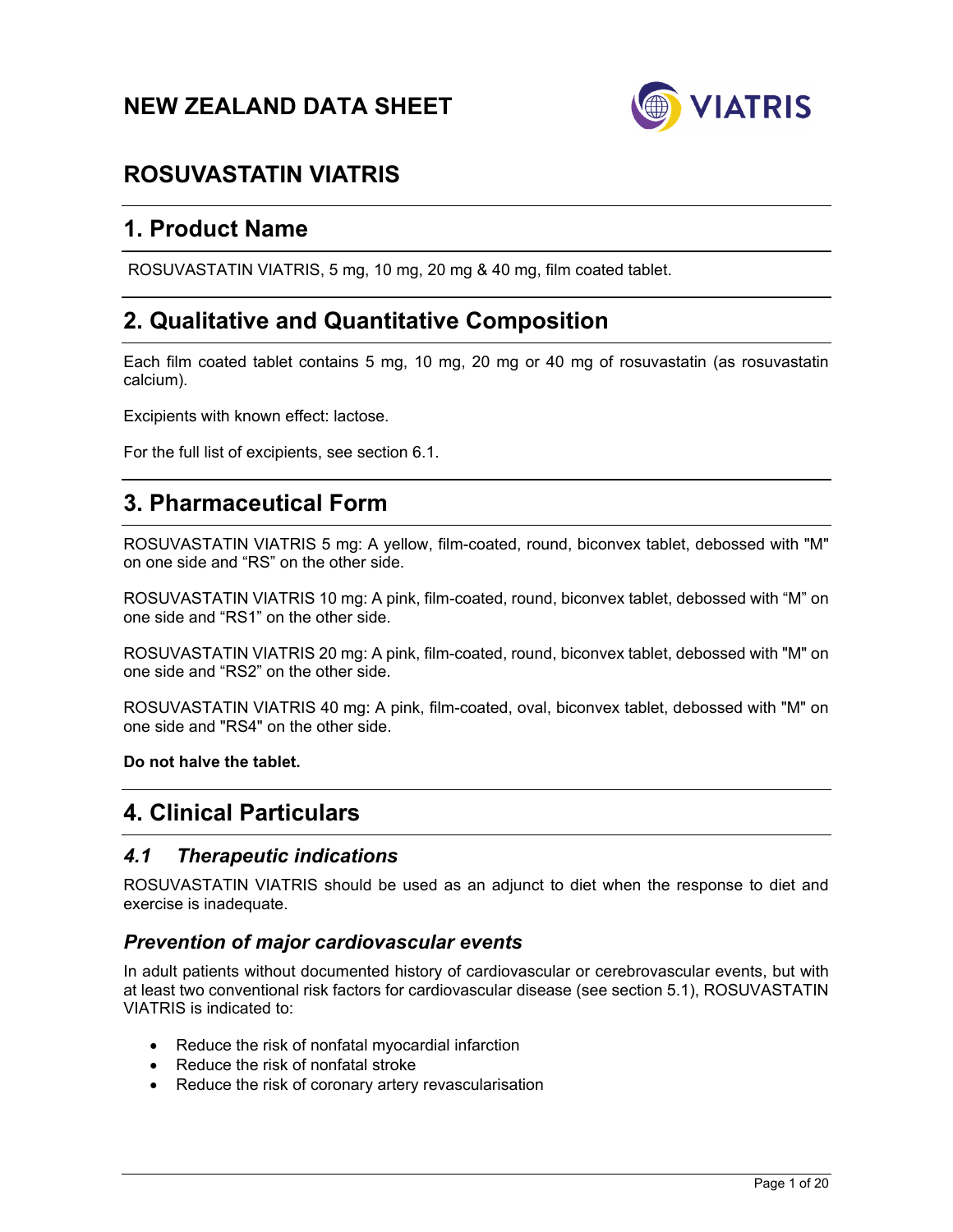# *Hypercholesterolaemia*

ROSUVASTATIN VIATRIS is indicated to:

- Reduce elevated LDL-C, total cholesterol, triglycerides and to increase HDL-cholesterol in patients with primary hypercholesterolaemia (heterozygous familial and non familial) and mixed dyslipidaemia (Fredrickson Types Ila and lIb). ROSUVASTATIN VIATRIS also lowers ApoB, nonHDL-C, VLDL-C, VLDL-TG, the LDL-C/HDL-C, total C/HDL-C, nonHDL-C/HDL-C, ApoB/ApoA-I ratios and increases ApoA-I in these populations.
- Treat isolated hypertriglyceridaemia (Fredrickson Type IV hyperlipidaemia).
- Reduce total cholesterol and LDL-C in patients with homozygous familial hypercholesterolaemia, as an adjunct to diet and other lipid lowering treatments (e.g. LDL apheresis) or alone if such treatments are unavailable.

Prior to initiating therapy with ROSUVASTATIN VIATRIS, secondary causes of hypercholesterolaemia (e.g. poorly controlled diabetes mellitus, hypothyroidism, nephrotic syndrome, dysproteinaemias, obstructive liver disease, other drug therapy, alcoholism) should be identified and treated.

# *4.2 Dose and method of administration*

# **Dose**

## *Prevention of major cardiovascular events*

A dose of 20 mg once daily has been found to reduce the risk of major cardiovascular events.

## *Hypercholesterolaemia*

The usual dose range is 10 - 40 mg orally once a day.

The dosage of ROSUVASTATIN VIATRIS should be individualised according to the goal of therapy and patient response. The majority of patients are controlled at the start dose. However, if necessary, dose adjustment can be made at 2 to 4 week intervals (see section 5.1).

A dose of 40 mg once a day should only be considered in patients who are still at high cardiovascular risk after their response to a dose of 20 mg once a day is assessed. It is recommended that the 40 mg dose is used only in patients in whom regular follow-up is planned. A dose of 40 mg must not be exceeded in any patient taking ROSUVASTATIN VIATRIS.

#### **Primary hypercholesterolemia (including heterozygous familial hypercholesterolaemia), mixed dyslipidaemia and isolated hypertriglyceridaemia**

The usual start dose is 10 mg once a day.

For patients with severe hypercholesterolaemia (including heterozygous familial hypercholesterolaemia), a start dose of 20 mg may be considered.

## **Homozygous familial hypercholesterolaemia**

For patients with homozygous familial hypercholesterolaemia a start dose of 20 mg once a day is recommended.

## *Special populations*

#### **Elderly**

The usual dose range applies.

## **Renal impairment**

The usual dose range applies in patients with mild to moderate renal impairment.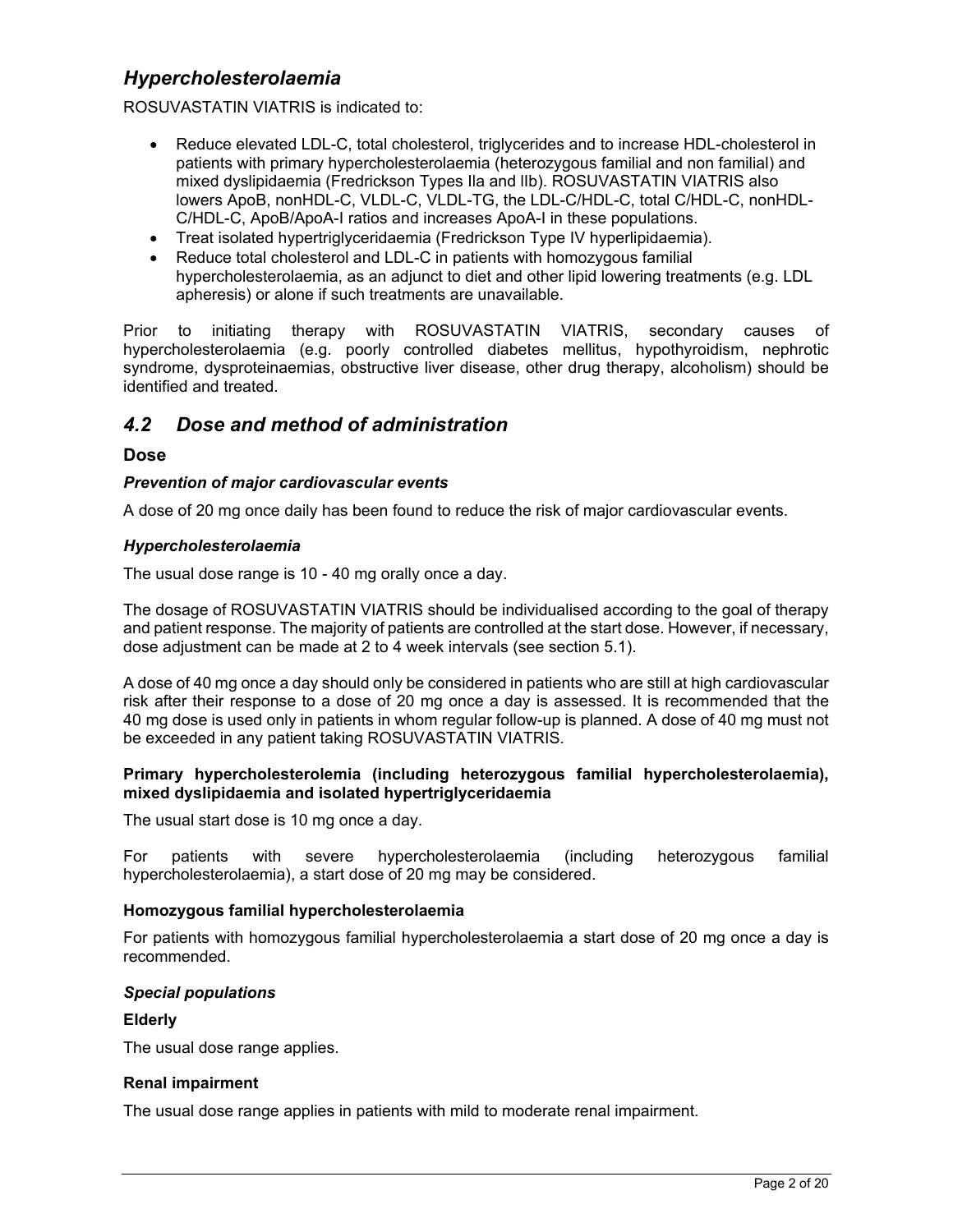For patients with severe renal impairment the dose of ROSUVASTATIN VIATRIS should not exceed 10 mg once daily (see section 4.3 and 5.2).

### **Hepatic impairment**

The usual dose range applies in patients with mild to moderate hepatic impairment.

Patients with severe hepatic impairment should start therapy with ROSUVASTATIN VIATRIS 10 mg. Increased systemic exposure to rosuvastatin has been observed in these patients, therefore the use of doses above ROSUVASTATIN VIATRIS 10 mg should be carefully considered (see section 5.2).

### **Paediatric**

Experience is limited to a small number of children (aged 8 years and above) with homozygous familial hypercholesterolaemia.

#### **Race**

A 5 mg starting dose of ROSUVASTATIN VIATRIS should be considered for Asian patients. Increased plasma concentration of rosuvastatin has been seen in Asian subjects (see section 4.4 and 5.2). The increased systemic exposure should be taken into consideration when treating Asian patients whose hypercholesterolaemia is not adequately controlled at doses up to 20 mg daily.

#### **Genetic polymorphisms**

Genotypes of SLCO1B1 (OATP1B1) c.521CC and ABCG2 (BCRP) c.421AA have been shown to be associated with an increase in rosuvastatin exposure (AUC) compared to SLCO1B1 c.521TT and ABCG2 c.421CC. For patients known to have the c.521CC or c.421AA genotype, a maximum once daily dose of 20 mg of ROSUVASTATIN VIATRIS is recommended (see section 4.4, 4.5 and 5.2).

#### **Concomitant therapy**

Rosuvastatin is a substrate of various transporter proteins (e.g. OATP1B1 and BCRP). The risk of myopathy (including rhabdomyolysis) is increased when rosuvastatin is administered concomitantly with certain medicinal products that may increase the plasma concentration of rosuvastatin due to interactions with these transporter proteins (e.g. ciclosporin and certain protease inhibitors including combinations of ritonavir with atazanavir, lopinavir, and/or tipranavir; see section 4.4 and 4.5). It is recommended that prescribers consult the relevant product information when considering administration of such products together with ROSUVASTATIN VIATRIS. Whenever possible, alternative medications should be considered, and if necessary, consider temporarily discontinuing rosuvastatin therapy. In situations where co-administration of these medicinal products with rosuvastatin is unavoidable, the benefit and the risk of concurrent treatment and ROSUVASTATIN VIATRIS dosing adjustments should be carefully considered (see section 4.5).

## **Method of administration**

ROSUVASTATIN VIATRIS may be given at any time of the day, with or without food. Do not halve the tablet.

# *4.3 Contraindications*

ROSUVASTATIN VIATRIS is contraindicated in patients with hypersensitivity to any component of this product.

ROSUVASTATIN VIATRIS is contraindicated in patients with active liver disease or persistent, unexplained elevations in transaminases.

ROSUVASTATIN VIATRIS is contraindicated during pregnancy, while breast-feeding and in women of child-bearing potential not using appropriate contraceptive measures.

ROSUVASTATIN VIATRIS 40 mg is contraindicated in patients with pre-disposing factors for myopathy/rhabdomyolysis. Such factors include: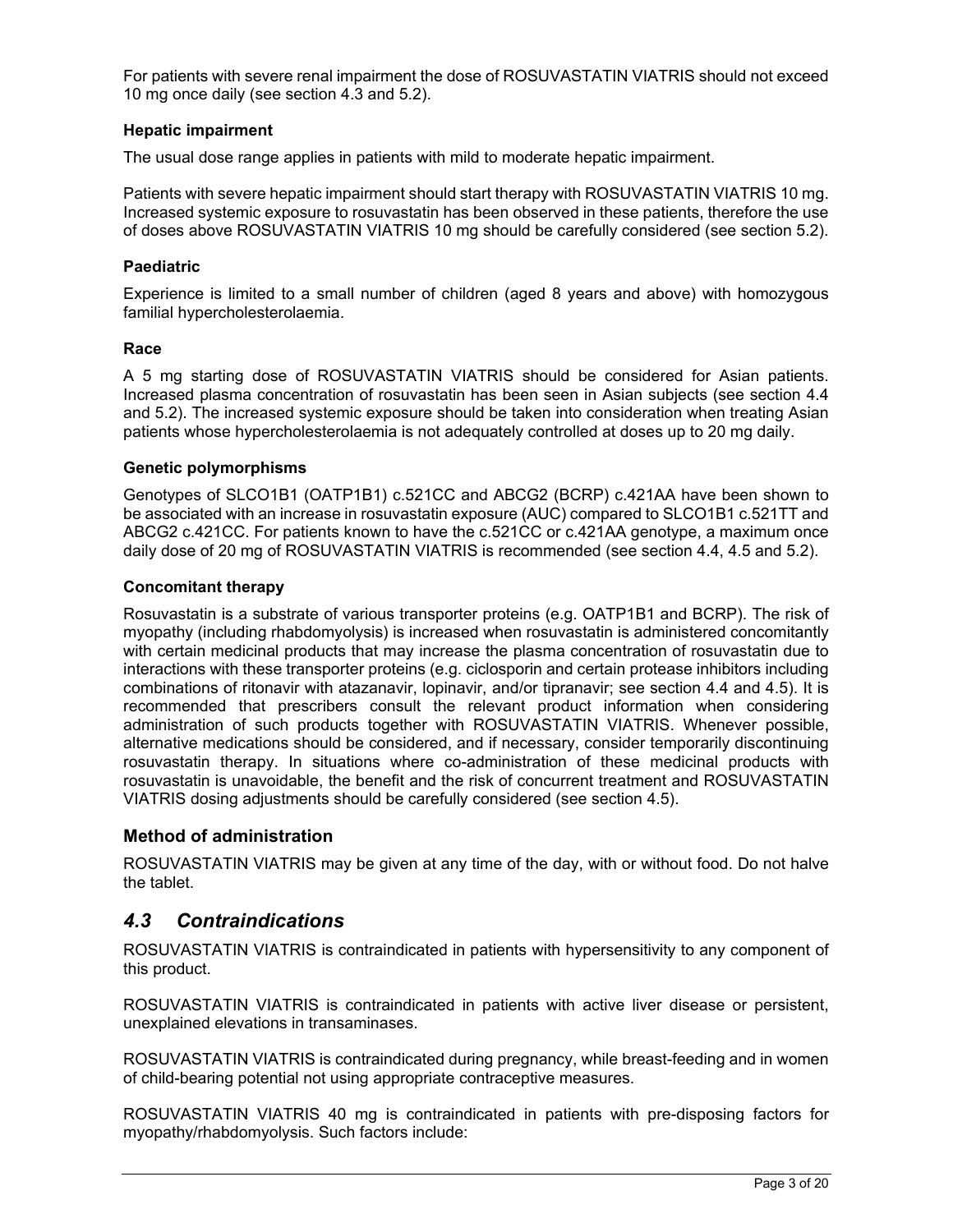- hypothyroidism
- personal or family history of hereditary muscular disorders
- previous history of muscular toxicity with another HMG-CoA reductase inhibitor or fibrate
- alcohol abuse
- situations where an increase in rosuvastatin plasma levels may occur
- severe renal impairment (CrCl < 30 mL/min)
- Asian patients
- concomitant use of fibrates

# *4.4 Special warnings and precautions for use*

# **Liver**

Liver function tests should be performed before initiation of treatment and periodically thereafter. Patients who develop increased transaminase levels should be monitored until the abnormalities have resolved. Should an increase in ALT or AST of >3 times ULN persist, reduction of dose or withdrawal of rosuvastatin is recommended.

As with other HMG-CoA reductase inhibitors, ROSUVASTATIN VIATRIS should be used with caution in patients who consume excessive quantities of alcohol and/or have a history of liver disease.

## **Skeletal muscle**

As with other HMG-CoA reductase inhibitors, effects on skeletal muscle e.g. myalgia, myopathy and, rarely, rhabdomyolysis, have been reported in patients treated with rosuvastatin. As with other HMG-CoA reductase inhibitors, the reported rate for rhabdomyolysis in post-marketing use is higher at the highest marketed dose. Patients who develop any signs or symptoms suggestive of myopathy should have their CK levels measured. ROSUVASTATIN VIATRIS therapy should be discontinued if CK levels are markedly elevated (>10xULN) or if myopathy is diagnosed or suspected. There have been very rare reports of an immune-mediated necrotizing myopathy clinically characterized by persistent proximal muscle weakness and elevated serum creatine kinase during treatment or following discontinuation of statins, including rosuvastatin. Additional neuromuscular and serologic testing may be necessary. Treatment with immunosuppressive agents may be required.

In rosuvastatin trials there was no evidence of increased skeletal muscle effects when rosuvastatin was dosed with any concomitant therapy. However, an increase in the incidence of myositis and myopathy has been seen in patients receiving other HMG-CoA reductase inhibitors together with cyclosporin, fibric acid derivatives, including gemfibrozil, nicotinic acid, azole antifungals and macrolide antibiotics.

ROSUVASTATIN VIATRIS should be prescribed with caution in patients with pre-disposing factors for myopathy, such as renal impairment, advanced age and hypothyroidism, or situations where an increase in plasma levels may occur (see section 4.5 and 5.2).

Patients should be advised to promptly report unexplained muscle pain, tenderness, or weakness, particularly if accompanied by malaise or fever.

ROSUVASTATIN VIATRIS should be temporarily withheld in any patient with an acute serious condition suggestive of myopathy or predisposing to the development of renal failure secondary to rhabdomyolysis (e.g. sepsis, hypotension, major surgery, trauma, severe, metabolic, endocrine and electrolyte disorders; or uncontrolled seizures).

## **Diabetes mellitus**

There is sufficient evidence to support an association between statin use and new-onset type 2 diabetes mellitus; however, the risk appears to be mainly in patients already at increased risk of developing type 2 diabetes. Risk factors for the development of type 2 diabetes include raised fasting blood glucose, history of hypertension, raised triglycerides and raised body mass index. Patients at risk should be monitored both clinically and biochemically according to national guidelines.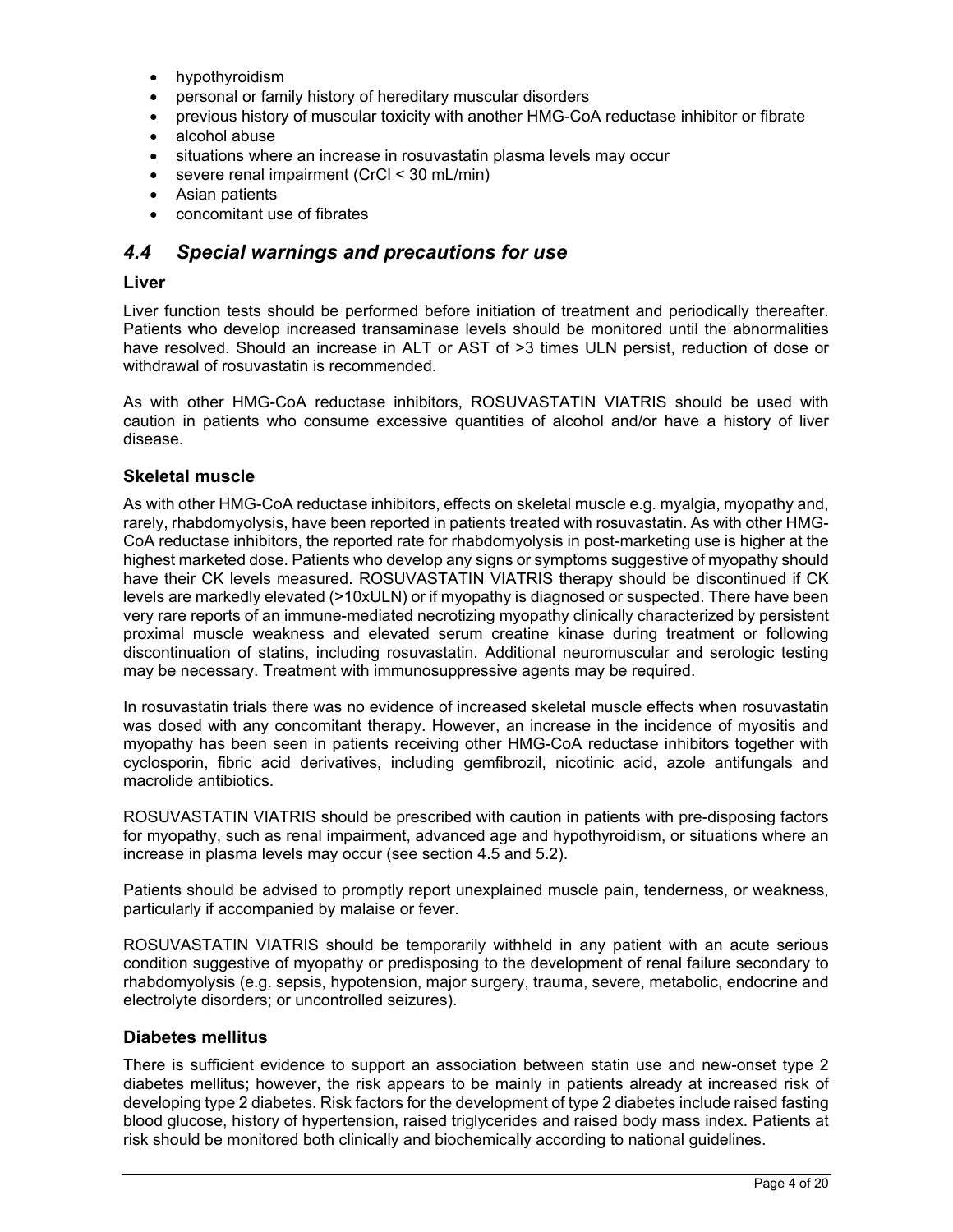There is insufficient evidence to confirm or exclude an increased risk for any individual statin or a dose-response relationship and the cardiovascular benefits of statin therapy continue to outweigh the risk of developing type 2 diabetes.

As with other HMG-CoA reductase inhibitors, increases in HbA1c and serum glucose levels have been observed in patients treated with rosuvastatin and in some instances these increases may exceed the threshold for the diagnosis of diabetes mellitus, primarily in patients already at high risk for developing diabetes. (see section 4.8 and 5.1).

# **Race**

Pharmacokinetic studies show an increase in exposure in Asian subjects compared with Caucasians (see section 4.2 and 5.2).

# **Interstitial lung disease**

Exceptional cases of interstitial lung disease have been reported with some statins, especially with long term therapy (see section 4.8). Presenting features can include dyspnoea, non-productive cough and deterioration in general health (fatigue, weight loss and fever). If it is suspected a patient has developed interstitial lung disease, statin therapy should be discontinued.

# **Children and adolescents 6 to 17 years of age**

The evaluation of linear growth (height), weight, BMI (body mass index), and secondary characteristics of sexual maturation by Tanner staging in paediatric patients taking rosuvastatin is limited to a two year period (see section 5.1).

# *4.5 Interaction with other medicines and other forms of interaction*

# **Effect of co-administered medicinal products on rosuvastatin**

*In vitro* and *in vivo* data indicate that rosuvastatin has no clinically significant cytochrome P450 interactions (as a substrate, inhibitor or inducer). Rosuvastatin is a substrate for certain transporter proteins including the hepatic uptake transporter OATP1B1 and efflux transporter BCRP. Concomitant administration of ROSUVASTATIN VIATRIS with medicinal products that are inhibitors of these transporter proteins may result in increased rosuvastatin plasma concentrations and an increased risk of myopathy (see Table 1, and section 4.2 and 4.4).

## **Interactions requiring rosuvastatin dose adjustments (see also Table 1):**

When it is necessary to co-administer ROSUVASTATIN VIATRIS with other medicinal products known to increase exposure to rosuvastatin, doses of ROSUVASTATIN VIATRIS should be adjusted. It is recommended that prescribers consult the relevant product information when considering administration of such products together with ROSUVASTATIN VIATRIS.

If medicinal product is observed to increase rosuvastatin AUC approximately 2-fold or higher, the starting dose of ROSUVASTATIN VIATRIS should not exceed 5 mg once daily. The maximum daily dose of ROSUVASTATIN VIATRIS should be adjusted so that the expected rosuvastatin exposure would not likely exceed that of a 40 mg daily dose of ROSUVASTATIN VIATRIS taken without interacting medicinal products, for example a 5 mg dose of ROSUVASTATIN VIATRIS with ciclosporin (7.1-fold increase in exposure), a 10 mg dose of ROSUVASTATIN VIATRIS with ritonavir/atazanavir combination (3.1-fold increase) and a 20 mg dose of ROSUVASTATIN VIATRIS with gemfibrozil (1.9-fold increase).

If medicinal product is observed to increase rosuvastatin AUC less than 2-fold, the starting dose need not be decreased but caution should be taken if increasing the Cavstat dose above 20 mg.

## **Protease Inhibitors**

Coadministration of rosuvastatin with certain protease inhibitors or combination of protease inhibitors may increase the rosuvastatin exposure, (AUC) up to 7-fold (see Table 1). Dose adjustments are needed depending on the level of effect on rosuvastatin exposure (see section 4.2 and 4.4)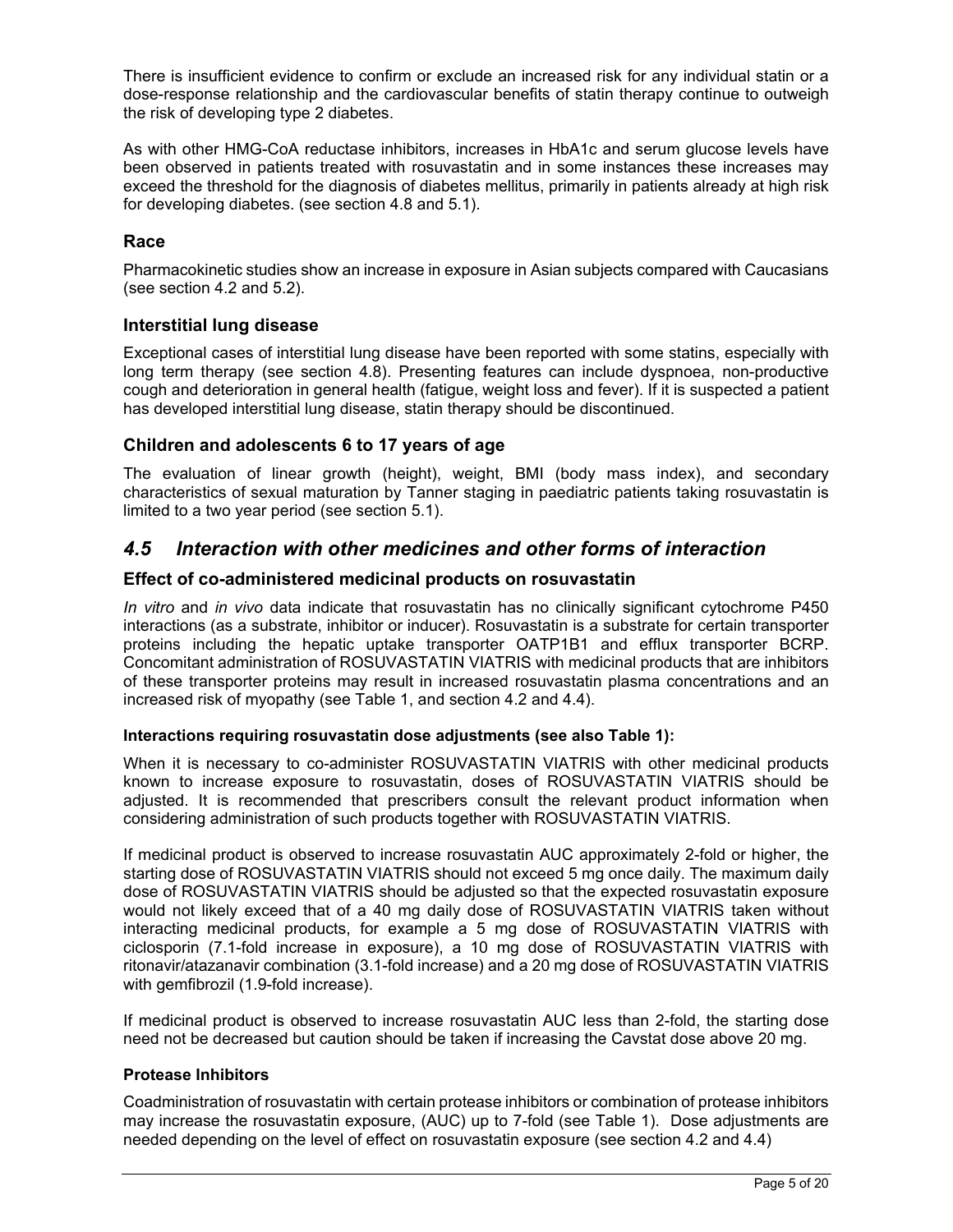| 2-fold or greater than 2-fold increase in AUC of rosuvastatin                                                        |                                     |                                |  |  |  |  |  |  |
|----------------------------------------------------------------------------------------------------------------------|-------------------------------------|--------------------------------|--|--|--|--|--|--|
| Interacting drug dose regimen                                                                                        | Rosuvastatin dose<br>regimen        | Change in rosuvastatin<br>AUC* |  |  |  |  |  |  |
| Sofosbuvir/velpatasvir/voxilaprevir (400<br>$mg - 100 mg - 100 mg$ + Voxilaprevir<br>(100 mg) once daily for 15 days | 10 mg single dose                   | 7.39-fold个                     |  |  |  |  |  |  |
| Ciclosporin 75 mg BID to 200 mg BID, 6<br>months                                                                     | 10 mg OD, 10 days                   | 7.1-fold $\uparrow$            |  |  |  |  |  |  |
| Darolutamide 600 mg BID, 5 days                                                                                      | 5mg, single dose                    | 5.2-fold $\uparrow$            |  |  |  |  |  |  |
| Regorafenib 160 mg OD, 14 days                                                                                       | 5 mg single dose                    | $3.8-fold+$                    |  |  |  |  |  |  |
| Atazanavir 300 mg/ritonavir 100 mg OD,<br>8 days                                                                     | 10 mg, single dose                  | 3.1-fold $\uparrow$            |  |  |  |  |  |  |
| Interacting drug dose regimen                                                                                        | <b>Rosuvastatin dose</b><br>regimen | Change in rosuvastatin<br>AUC* |  |  |  |  |  |  |
| Simeprevir 150 mg OD, 7 days                                                                                         | 10 mg single dose                   | 2.8-fold $\uparrow$            |  |  |  |  |  |  |
| Velpatasvir 100 mg OD                                                                                                | 10 mg single dose                   | 2.69-fold个                     |  |  |  |  |  |  |
| Ombitasvir 25 mg/paritaprevir 150<br>mg/ritonavir 100 mg/dasabuvir 400 mg<br>BID                                     | 5 mg single dose                    | 2.59-fold个                     |  |  |  |  |  |  |
| Teriflunomide                                                                                                        | Not available                       | 2.51-fold个                     |  |  |  |  |  |  |
| Grazoprevir 200 mg/elbasvir 50 mg OD                                                                                 | 10 mg single dose                   | 2.26-fold个                     |  |  |  |  |  |  |
| Glecaprevir 400 mg/pibrentasvir 120 mg<br>OD for 7 days                                                              | 5 mg once daily                     | 2.2-fold个                      |  |  |  |  |  |  |
| Lopinavir 400 mg/ritonavir 100 mg BID,<br>17 days                                                                    | 20 mg OD, 7 days                    | 2.1-fold $\uparrow$            |  |  |  |  |  |  |
| Capmatinib 400 mg BID                                                                                                | 10 mg, single dose                  | 2.08-fold个                     |  |  |  |  |  |  |
| Clopidogrel 300 mg loading, followed by<br>75 mg at 24 hours                                                         | 20 mg single dose                   | 2-fold个                        |  |  |  |  |  |  |
| Fostamatinib 100 mg BID                                                                                              | 20 mg, single dose                  | 1.96-fold个                     |  |  |  |  |  |  |
| Febuxostat 120 mg OD                                                                                                 | 10 mg, single dose                  | 1.9-fold个                      |  |  |  |  |  |  |
| Gemfibrozil 600 mg BID, 7 days                                                                                       | 80 mg, single dose                  | 1.9-fold 个                     |  |  |  |  |  |  |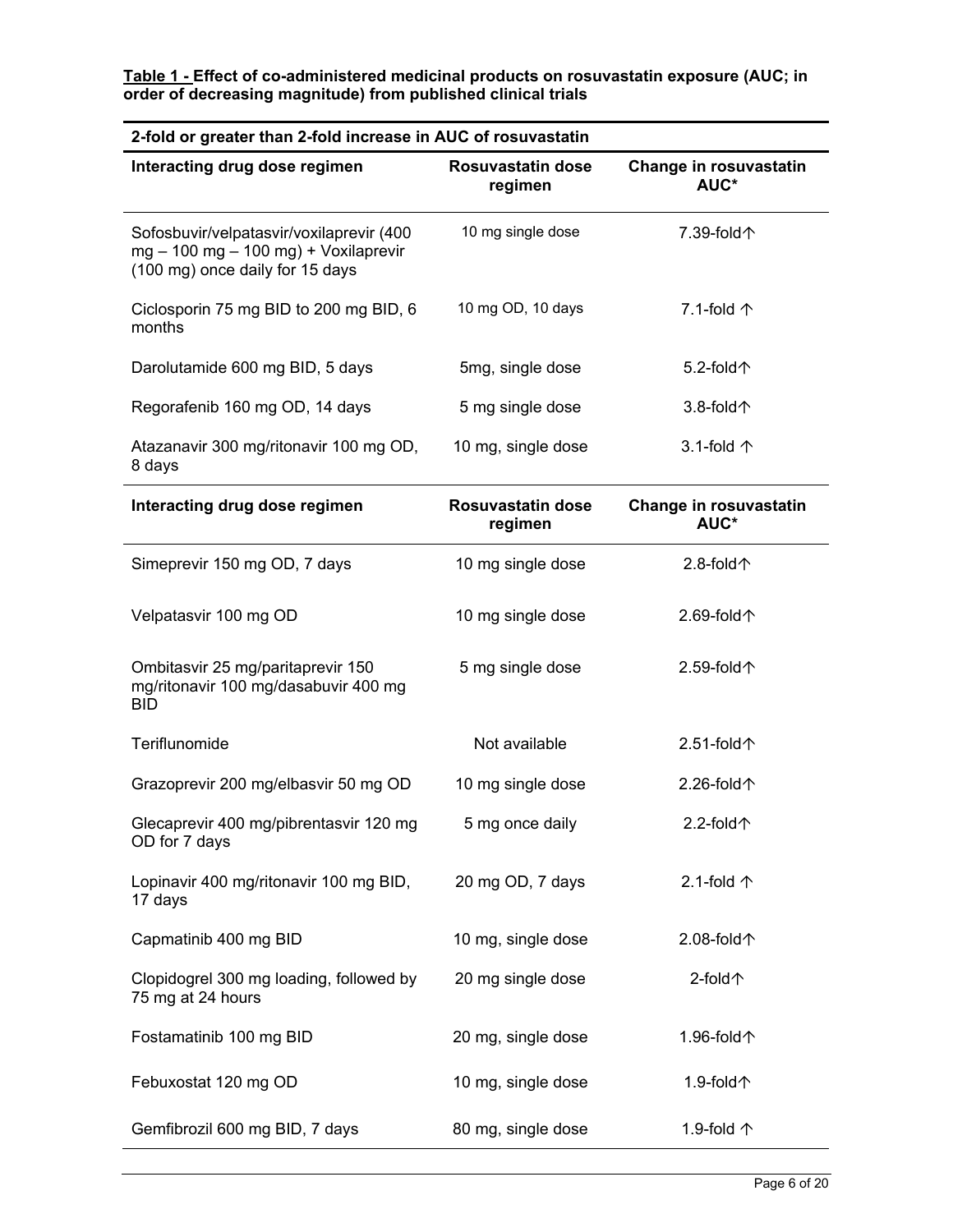#### **Less than 2-fold increase in AUC of rosuvastatin**

| Interacting drug dose regimen                      | Rosuvastatin dose<br>regimen   | Change in rosuvastatin<br>AUC* |
|----------------------------------------------------|--------------------------------|--------------------------------|
| Eltrombopag 75 mg OD, 5 days                       | 10 mg, single dose             | 1.6-fold $\uparrow$            |
| Darunavir 600 mg/ritonavir 100 mg BID, 7<br>days   | 10 mg OD, 7 days               | 1.5-fold $\uparrow$            |
| Tipranavir 500 mg/ritonavir 200 mg BID,<br>11 days | 10 mg, single dose             | 1.4-fold $\uparrow$            |
| Dronedarone 400 mg BID                             | Not available                  | 1.4-fold $\uparrow$            |
| Itraconazole 200 mg OD, 5 days                     | 10 mg or 80 mg,<br>single dose | 1.4-fold $\uparrow$            |
| Ezetimibe 10 mg OD, 14 days                        | 10 mg, OD, 14 days             | 1.2-fold $\uparrow$            |

#### **Decrease in AUC of rosuvastatin**

| Interacting drug dose regimen   | Interacting drug<br>dose regimen | Interacting drug dose<br>regimen |  |  |
|---------------------------------|----------------------------------|----------------------------------|--|--|
| Erythromycin 500 mg QID, 7 days | 80 mg, single dose               | $20\% \t\vee$                    |  |  |
| Baicalin 50 mg TID, 14 days     | 20 mg, single dose               | 47% $\downarrow$                 |  |  |

\*Data given as x-fold change represent a simple ration between co-administration and rosuvastatin alone. Data given as % change represent % difference relative to rosuvastatin alone. Increase is indicated as " $\uparrow$ ", decrease as " $\downarrow$ ".

AUC = area under curve; OD = once daily; BID = twice daily; TID – three times daily; QID = four times daily

The following medicinal product/combinations did not have a clinically significant effect on the AUC ratio of rosuvastatin at coadministration:

Aleglitazar 0.3 mg 7days dosing; Fenofibrate 67 mg 7 days TID dosing; Fluconazole 200 mg 11 days OD dosing; Fosamprenavir 700 mg/ritonavir 100 mg 8 days BID dosing; Ketoconazole 200 mg 7 days BID dosing; Rifampin 450 mg 7 days OD dosing; Silymarin 140 mg 5 days TID dosing.

## **Other interacting medicinal products**

#### *Antacid*

The simultaneous dosing of rosuvastatin with an antacid suspension containing aluminium and magnesium hydroxide resulted in a decrease in rosuvastatin plasma concentration of approximately 50%. This effect was mitigated when the antacid was dosed 2 hours after rosuvastatin. The clinical relevance of this interaction has not been studied.

#### *Fusidic Acid*

Interaction studies with rosuvastatin and fusidic acid have not been conducted. As with other statins, muscle related events, including rhabdomyolysis, have been reported in post-marketing experience with rosuvastatin and fusidic acid given concurrently. Patients should be closely monitored and temporary suspension or rosuvastatin treatment may be appropriate.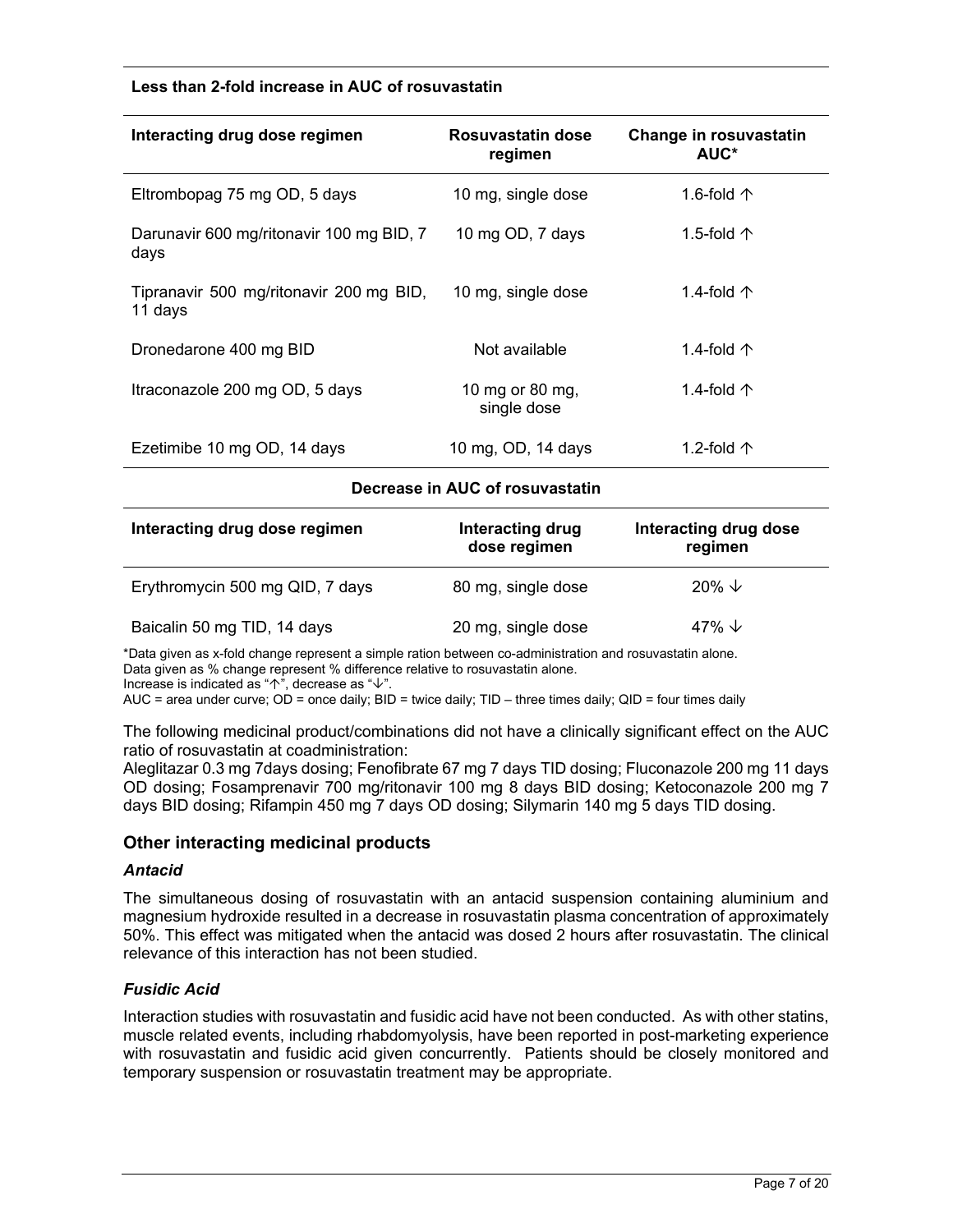# **Effect of Rosuvastatin on co-administered medicinal products**

## *Warfarin*

The pharmacokinetics of warfarin are not significantly affected following coadministration with rosuvastatin. However, as with other HMG-CoA reductase inhibitors, co-administration of rosuvastatin and warfarin may result in a rise in INR compared to warfarin alone. In patients taking vitamin K antagonists monitoring of INR is recommended both at initiation or cessation of therapy with rosuvastatin or following dose adjustment.

#### *Fenofibrates / Fibric acid derivatives*

Although no pharmacokinetic interaction between rosuvastatin and fenofibrate was observed; a pharmacodynamic interaction may occur. Gemfibrozil, fenofibrate and other fibric acids, including nicotinic acid, may increase the risk of myopathy when given concomitantly with HMG-CoA reductase inhibitors (see section 4.4).

#### *Ciclosporin*

Co-administration of rosuvastatin with cyclosporin resulted in no significant changes in cyclosporin plasma concentration.

#### *Other medications*

There were no clinically significant interactions with an oral contraceptive, digoxin or fenofibrate.

In clinical studies rosuvastatin was co-administered with antihypertensive agents, antidiabetic agents and hormone replacement therapy. These studies did not produce any evidence of clinically significant adverse interactions.

# *4.6 Fertility, pregnancy and lactation*

The safety of rosuvastatin during pregnancy and whilst breast feeding has not been established. Women of child-bearing potential should use appropriate contraceptive measures (see section 4.3).

# *4.7 Effects on ability to drive and use machines*

Pharmacology testing revealed no evidence of a sedative effect of rosuvastatin. From the safety profile, rosuvastatin is not expected to adversely affect the ability to drive or use machines.

# *4.8 Undesirable effects*

Rosuvastatin is generally well tolerated. The adverse events seen with rosuvastatin are generally mild and transient. In controlled clinical trials, less than 4% of rosuvastatin treated patients were withdrawn due to adverse events. This withdrawal rate was comparable to that reported in patients receiving placebo.

| <b>Common</b> (>1/100, <1/10)    | Headache, myalgia, asthenia, constipation, dizziness,<br>nausea, abdominal pain, diabetes mellitus*.               |
|----------------------------------|--------------------------------------------------------------------------------------------------------------------|
| Uncommon (>1/1000, <1/100        | Pruritus, rash and urticaria.                                                                                      |
| <b>Rare</b> (>1/10,000, <1/1000) | Myopathy (including myositis), hypersensitivity reactions<br>(including angioedema), rhabdomyolysis, pancreatitis. |

 Observed in a clinical study (reported overall frequency 2.8% in rosuvastatin and 2.3% in placebo) primarily patients already at high risk for developing diabetes (see section 4.4 and 5.1)

As with other HMG-CoA reductase inhibitors, the incidence of adverse drug reactions tends to increase with increasing dose.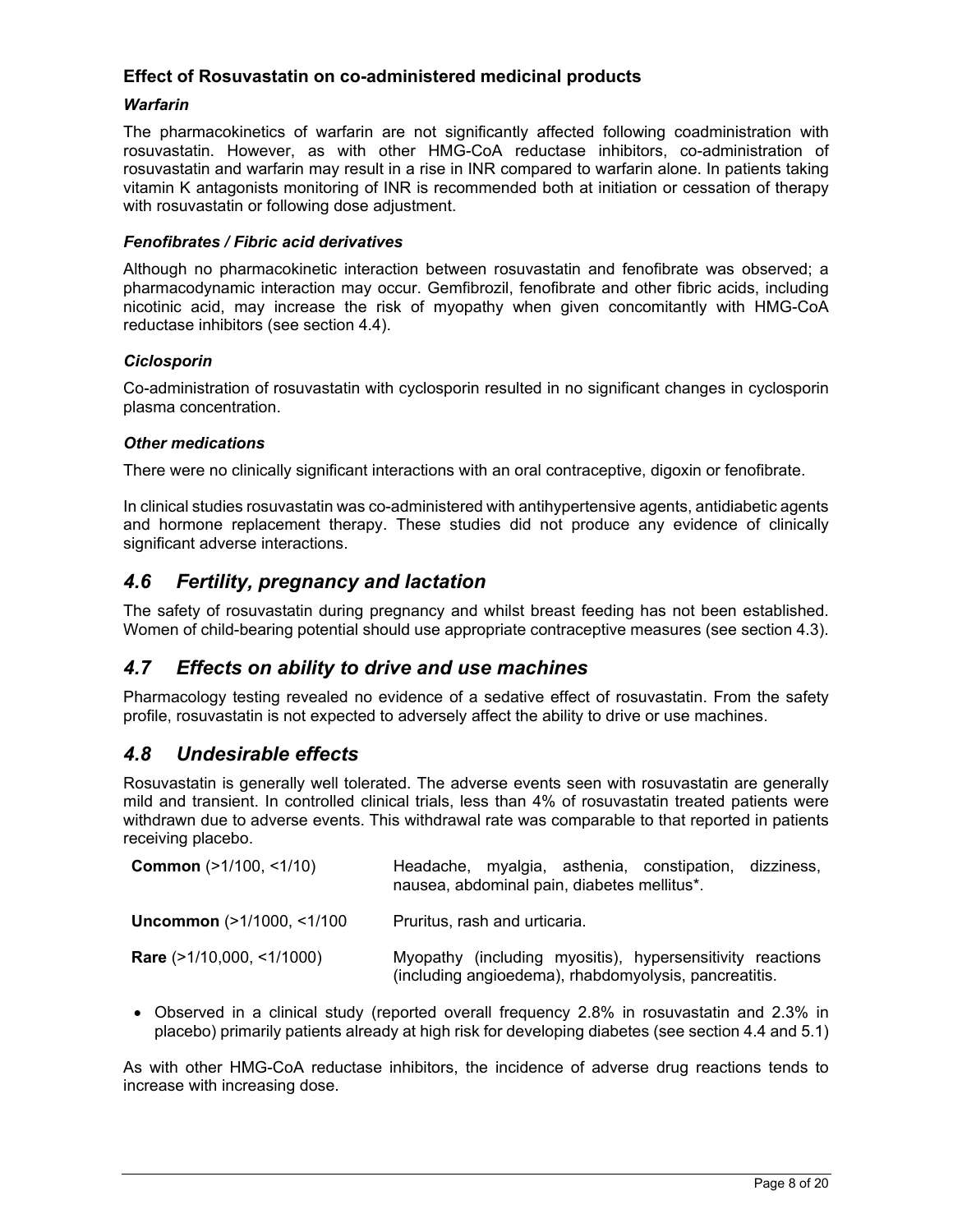## **Skeletal muscle effects**

Rare cases of rhabdomyolysis, which were occasionally associated with impairment of renal function have been reported with rosuvastatin and with other marketed statins.

### **Laboratory effects**

As with other HMG-CoA reductase inhibitors, a dose-related increase in liver transaminases and CK has been observed in a small number of patients taking rosuvastatin. Increases in HbA1c have also been observed in patients treated with rosuvastatin (see section 4.4 and 5.2). Abnormal urinalysis testing (Dipstick positive proteinuria) has been seen in a small number of patients taking rosuvastatin and other HMG-CoA reductase inhibitors. The protein detected was mostly tubular in origin. In most cases, proteinuria decreases or disappears spontaneously on continued therapy, and is not predictive of acute or progressive renal disease.

In a clinical study, occurrences of diabetes mellitus as a pre-specified secondary outcome were reported more frequently in the rosuvastatin-treated patients (2.8%) than in placebo (2.3%) and a slight increase in the number of subjects whose fasting glucose levels increased to  $\geq 7.0$  mmol/L (126 mg/dL) was observed in subjects treated with rosuvastatin. There was a 0.1% increase in mean HbA1c with rosuvastatin compared to placebo.

#### **Other effects**

In a long term controlled clinical trial rosuvastatin was shown to have no harmful effects on the ocular lens.

In rosuvastatin treated patients, there was no impairment of adrenocortical function.

#### **Post marketing experience**

In addition to the above, the following adverse events have been reported during post marketing experience for rosuvastatin:

| Haematological disorders:  | Frequency unknown: thrombocytopenia                                                |
|----------------------------|------------------------------------------------------------------------------------|
| Hepatobiliary disorders:   | Very rare: jaundice, hepatitis;<br>Rare: increased hepatic transaminases.          |
| Musculoskeletal disorders: | Frequency unknown: immune-mediated necrotising myopathy.<br>Very rare: arthralgia. |

As with other HMG-CoA reductase inhibitors, the reporting rate for rhabdomyolysis in post-marketing use is higher at the highest marketed dose.

| Nervous system disorders:     | Very rare: memory loss.<br>Frequency unknown: peripheral neuropathy.                   |
|-------------------------------|----------------------------------------------------------------------------------------|
| <i>Psychiatric disorders:</i> | Frequency unknown: depression, sleep disorders (including insomnia<br>and nightmares). |

*Reproductive system and breast disorders:* Frequency unknown: gynaecomastia.

*Skin and subcutaneous tissue disorders:* Frequency unknown: drug reaction with eosinophilia and systemic symptoms (DRESS).

The following adverse events have been reported with some statins:

- Sexual dysfunction
- Exceptional cases of interstitial lung disease, especially with long term therapy.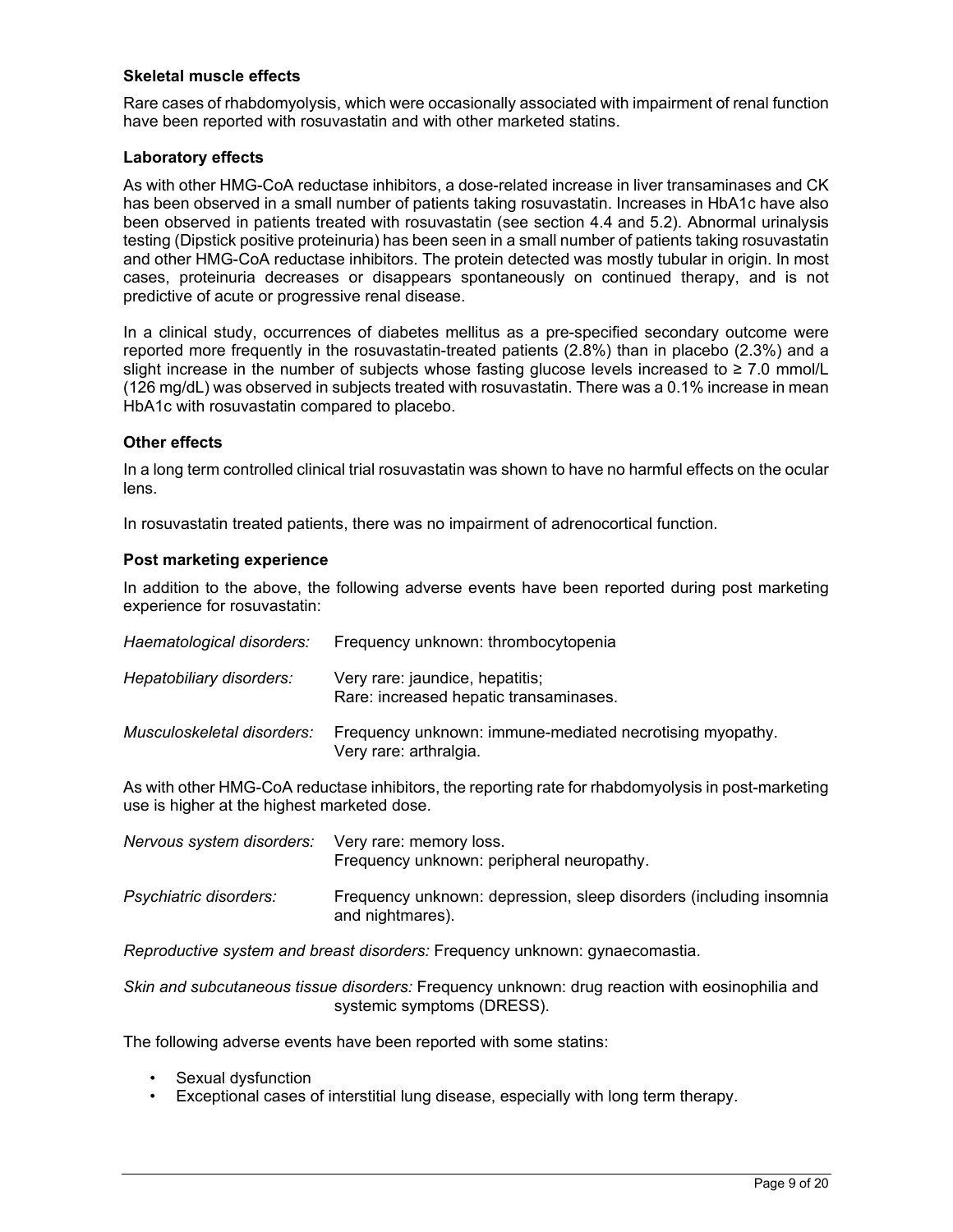# **Children and adolescents 6 to 17 years of age**

The safety profile of rosuvastatin is similar in children or adolescent patients and adults although CK elevations >10 x ULN and muscle symptoms following exercise or increased physical activity, which resolved with continued treatment, were observed more frequently in clinical trials of children and adolescents. However, the same warnings and precautions for use in adults also apply to children and adolescents (see section 4.4).

## **Reporting of suspected adverse reactions**

Reporting suspected adverse reactions after authorisation of the medicine is important. It allows continued monitoring of the benefit/risk balance of the medicine. Healthcare professionals are asked to report any suspected adverse reactions https://nzphvc.otago.ac.nz/reporting/.

# *4.9 Overdose*

There is no specific treatment in the event of overdose. In the event of overdose, the patient should be treated symptomatically and supportive measures instituted as required. Haemodialysis is unlikely to be of benefit.

For further advice on management of overdose please contact the National Poisons Information Centre (0800 POISON or 0800 764 766).

# **5. Pharmacological Properties**

# *5.1 Pharmacodynamic properties*

Pharmacotherapeutic group: HMG-CoA reductase inhibitors, ATC code: C10AA07

# **Mechanism of action**

Rosuvastatin is a selective, potent and competitive inhibitor of HMG-CoA reductase, the rate-limiting enzyme that converts 3-hydroxy-3-methylglutaryl coenzyme A to mevalonate, a precursor of cholesterol. Triglycerides (TG) and cholesterol in the liver are incorporated, with apolipoprotein B (ApoB), into very low density lipoprotein (VLDL) and released into the plasma for delivery to peripheral tissues. VLDL particles are TG-rich. Cholesterol-rich low density lipoprotein (LDL) is formed from VLDL and is cleared primarily through the high affinity LDL receptor in the liver.

Rosuvastatin produces its lipid-modifying effects in two ways; it increases the number of hepatic LDL receptors on the cell-surface, enhancing uptake and catabolism of LDL and it inhibits the hepatic synthesis of VLDL, thereby reducing the total number of VLDL and LDL particles.

High density lipoprotein (HDL), which contains ApoA-I is involved, amongst other things, in transport of cholesterol from tissues back to the liver (reverse cholesterol transport).

The involvement of LDL-C in atherogenesis has been well documented. Epidemiological studies have established that high LDL-C, TG, low HDL-C and ApoA-I have been linked to a higher risk of cardiovascular disease. Intervention studies have shown the benefits on mortality and CV event rates of lowering LDL-C and TG or raising HDL-C. More recent data has linked the beneficial effects of HMG-CoA reductase inhibitors to lowering of non-HDL (i.e. all circulating cholesterol not in HDL) and ApoB or reducing the ApoB/ApoA-I ratio.

# **Clinical efficacy and safety**

Rosuvastatin reduces elevated LDL-cholesterol, total cholesterol and triglycerides and increases HDL-cholesterol. It also lowers ApoB, nonHDL-C, VLDL-C, VLDL-TG and increases ApoA-I (See Tables 2 and 3).

Rosuvastatin also lowers the LDL-C/HDL-C, total C/HDL-C, nonHDL-C/HDL-C and ApoB/ApoA-I ratios.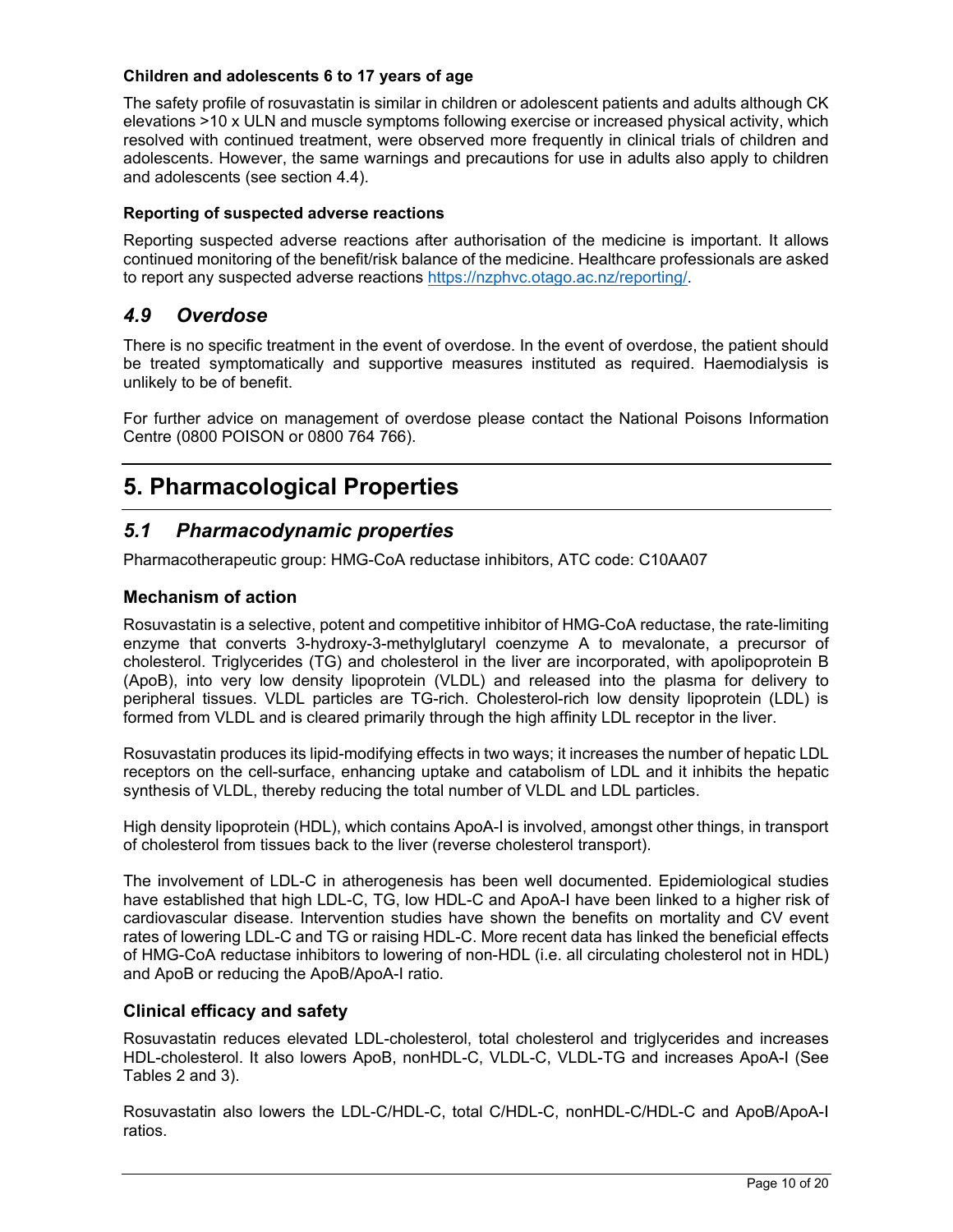The reported clinical trials showed rosuvastatin to be effective in a wide variety of patient populations, regardless of race, sex or age and in special populations such as diabetics or patients with familial hypercholesterolaemia.

A therapeutic response to rosuvastatin is evident within 1 week of commencing therapy and 90% of maximum response is usually achieved in 2 weeks. The maximum response is usually achieved by 4 weeks and is maintained after that.

| Table 2 - Dose response in patients with primary hypercholesterolaemia (Type I la and IIb) |  |  |
|--------------------------------------------------------------------------------------------|--|--|
| (Adjusted mean % change from baseline)                                                     |  |  |

| <b>Dose</b> | N  | _DL-C                    | <b>Total-C</b> | HDL-C | ТG    | NonHDL-C                 | ApoB | ApoA-l |
|-------------|----|--------------------------|----------------|-------|-------|--------------------------|------|--------|
| Placebo     | 13 | $\overline{\phantom{a}}$ | -5             |       | -3    | $\overline{\phantom{a}}$ | -3   |        |
|             |    | -45                      | -33            | 13    | $-35$ | -44                      | -38  |        |
| 10          |    | -52                      | $-36$          | 14    | $-10$ | -48                      | -42  |        |
| 20          |    | -55                      | -40            | 8     | -23   | -51                      | -46  | 5      |
| 40          | 18 | -63                      | -46            | 10    | $-28$ | -60                      | -54  |        |

## **Table 3 - Dose response in patients with hypertriglyceridaemia (Type lIb or Type IV) (Median % change from baseline)**

| Dose    |    | ТG    | ∟DL-C | <b>Total-C</b> | <b>HDL-C</b> | nonHDL-C | וח וע<br>-C | <b>VLDL-TG</b> |
|---------|----|-------|-------|----------------|--------------|----------|-------------|----------------|
| Placebo | 26 |       |       |                | - 3          |          |             |                |
| 5       | 25 | $-21$ | $-28$ | -24            |              | $-29$    | $-25$       | -24            |
| 10      | 23 | -37   | -45   | $-40$          |              | $-49$    | -48         | $-39$          |
| 20      | 27 | -37   | -31   | -34            | 22           | $-43$    | -49         | -40            |
| 40      | 25 | -43   | -43   | $-40$          |              | -51      | -56         | -48            |

The data in Tables 2 and 3 are confirmed by the broader clinical programme of over 5,300 patients given rosuvastatin.

In a study of patients with heterozygous familial hypercholesterolaemia, 435 subjects were given rosuvastatin from 20 mg to 80 mg in a force-titration design. All doses of rosuvastatin showed a beneficial effect on lipid parameters and treatment to target goals. Following titration to 40 mg (12 weeks of treatment) LDL-C was reduced by 53%.

In a force-titration open label study, 42 patients with homozygous familial hypercholesterolaemia were evaluated for their response to rosuvastatin 20 - 40 mg titrated at a 6 week interval. In the overall population, the mean LDL-C reduction was 22%. In the 27 patients with at least a 15% reduction by week 12 (considered to be the responder population), the mean LDL-C reduction was 26% at the 20 mg dose and 30% at the 40 mg dose. Of the 13 patients with an LDL-C of less than 15%, 3 had no response or an increase in LDL-C.

An active controlled study where rosuvastatin was compared with the HMG-CoA reductase inhibitors atorvastatin, pravastatin and simvastatin in a multicentre, open-label, dose-ranging study of 2,239 patients with Type IIa and IIb hypercholesterolaemia. After randomisation, patients were treated for 6 weeks with a single daily dose of either rosuvastatin, atorvastatin, simvastatin or pravastatin (Figure 1 and. Table 4). The primary endpoint for this study was percent change from baseline in LDL-C at week 6.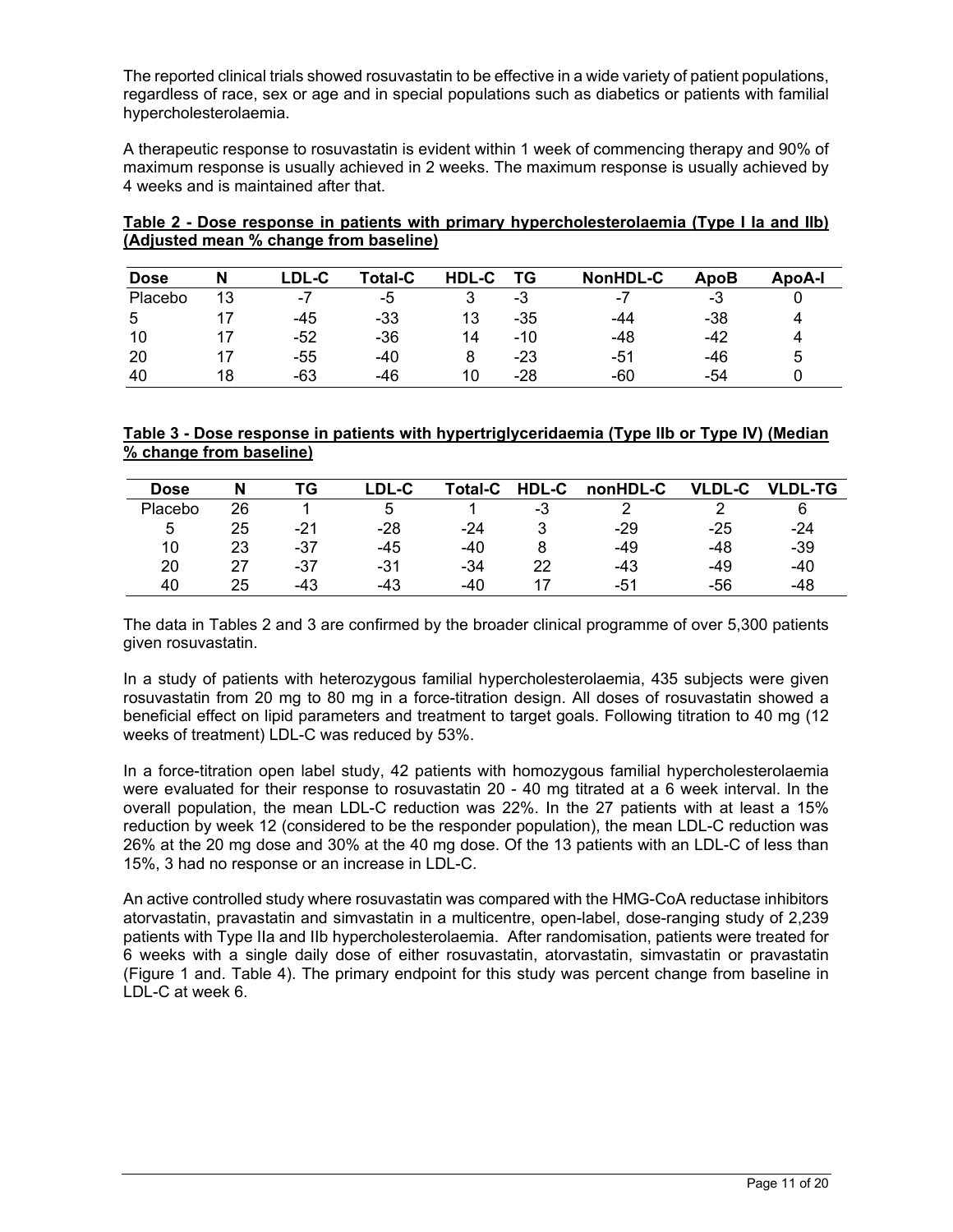## **Figure 1. Percent LDL-C Change by Dose of Rosuvastatin, Atorvastatin, Simvastatin and Pravastatin at Week 6 in Patients With Type IIa/IIb Dyslipidaemia**



# Table 4. LS Mean<sup>§</sup> % change in LDL-C from baseline to Week 6 for each statin treatment group.

|                     | <b>TREATMENT DAILY DOSE</b> |                        |     |                           |     |                                  |     |                       |  |
|---------------------|-----------------------------|------------------------|-----|---------------------------|-----|----------------------------------|-----|-----------------------|--|
| Treatment           |                             | $10 \, \text{mg}$      |     | $20 \text{ mg}$           |     | 40 mg                            |     | 80 mg                 |  |
|                     | N                           | Mean<br>(95%CI)        | N   | Mean (95%CI)              | N   | Mean (95%CI)                     | N   | Mean<br>(95%CI)       |  |
| <b>Rosuvastatin</b> | 156                         | $-46*$<br>$(-48, -44)$ | 160 | $-52^{+}$<br>$(-54, -50)$ | 157 | $-55^{\ddagger}$<br>$(-57, -53)$ |     |                       |  |
| <b>Atorvastatin</b> | 158                         | $-37$<br>$(-39, -35)$  | 154 | $-43$<br>$(-45,-41)$      | 156 | $-48$<br>$(-50, -46)$            | 165 | $-51$<br>$(-53, -49)$ |  |
| Pravastatin         | 160                         | $-20$<br>$(-22, -18)$  | 164 | $-24$<br>$(-26, -22)$     | 161 | $-30$<br>$(-32, -28)$            |     |                       |  |
| ISimvastatin        | 165                         | -28<br>$(-30, -26)$    | 162 | $-35$<br>$(-37, -33)$     | 158 | -39<br>$(-41, -37)$              | 163 | $-46$<br>(-48, -44)   |  |

N = number of patients at each dose of each statin.

\* Rosuvastatin 10 mg reduced LDL-C significantly more than atorvastatin 10 mg; pravastatin 10mg, 20 mg, and 40 mg; simvastatin 10 mg, 20 mg, and 40 mg. (p<0.002)

† Rosuvastatin 20 mg reduced LDL-C significantly more than atorvastatin 20 mg and 40 mg; pravastatin 20 mg, and 40 mg; simvastatin 20 mg, 40 mg, and 80 mg. (p<0.002)

‡ Rosuvastatin 40 mg reduced LDL-C significantly more than atorvastatin 40 mg; pravastatin 40 mg; simvastatin 40 mg, and 80 mg ( $p < 0.002$ )

§ Corresponding standard errors are approximately 1.00

The percent change from baseline in HDL-C at week 6 is shown in Figure 2 below.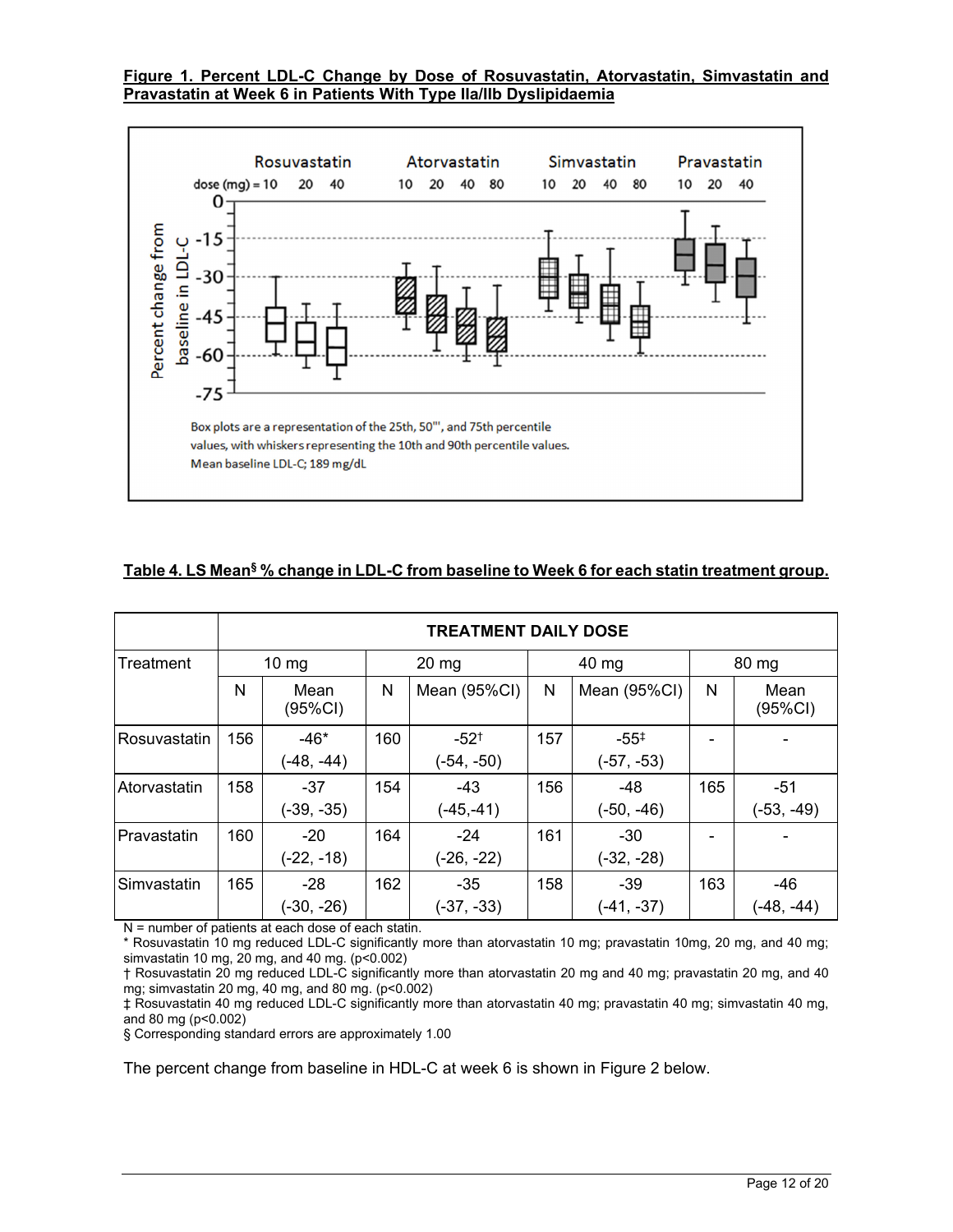



p < 0.002 Rosuvastatin 10 mg vs Pravastatin 10 mg

p < 0.002 Rosuvastatin 20 mg vs Atorvastatin 20 mg, 40 mg, 80 mg; Pravastatin 20 mg, 40 mg; Simvastatin 40 mg p < 0.002 Rosuvastatin 40 mg vs Atorvastatin 40 mg, 80 mg; Pravastatin 40 mg; Simvastatin 40 mg

Data presented as LS means + SE

The mean percent change in HDL-C from baseline to Week 6 for each statin treatment group represented in Figure 2 is summarised with 95% CI in Table 5.

|              | <b>Treatment daily dose</b> |                 |                 |              |       |               |       |                          |  |
|--------------|-----------------------------|-----------------|-----------------|--------------|-------|---------------|-------|--------------------------|--|
| Treatment    |                             | $10 \text{ mg}$ | $20 \text{ mg}$ |              | 40 mg |               | 80 mg |                          |  |
|              | N                           | Mean<br>(95%CI) | N               | Mean (95%CI) | N     | Mean (95%CI)  | N     | Mean<br>(95%CI)          |  |
| Rosuvastatin | 156                         | 8<br>(6, 9)     | 160             | 9<br>(8, 11) | 157   | 10<br>(8, 11) |       |                          |  |
| Atorvastatin | 158                         | 6<br>(4, 7)     | 154             | 5<br>(3, 7)  | 156   | 4<br>(3, 6)   | 165   | $\overline{2}$<br>(0, 4) |  |
| Pravastatin  | 160                         | 3<br>(2, 5)     | 164             | 4<br>(3, 6)  | 161   | 6<br>(4, 7)   |       |                          |  |
| Simvastatin  | 165                         | 5<br>(4, 7)     | 162             | 6<br>(4, 8)  | 158   | 5<br>(4, 6)   | 163   | 7<br>(5, 8)              |  |

**Table 5. LS Mean % change in HDL-C from baseline to week 6 for each statin treatment group.** 

N = number of patients at each dose of each statin.

## *Hypertriglyceridaemia (Fredrickson Type IIb & IV)*

In a double blind, placebo-controlled dose-response study in patients with baseline TG levels from 273 to 817 mg/dL, rosuvastatin given as a single daily dose (5 to 40 mg) over 6 weeks significantly reduced serum TG levels (Table 6).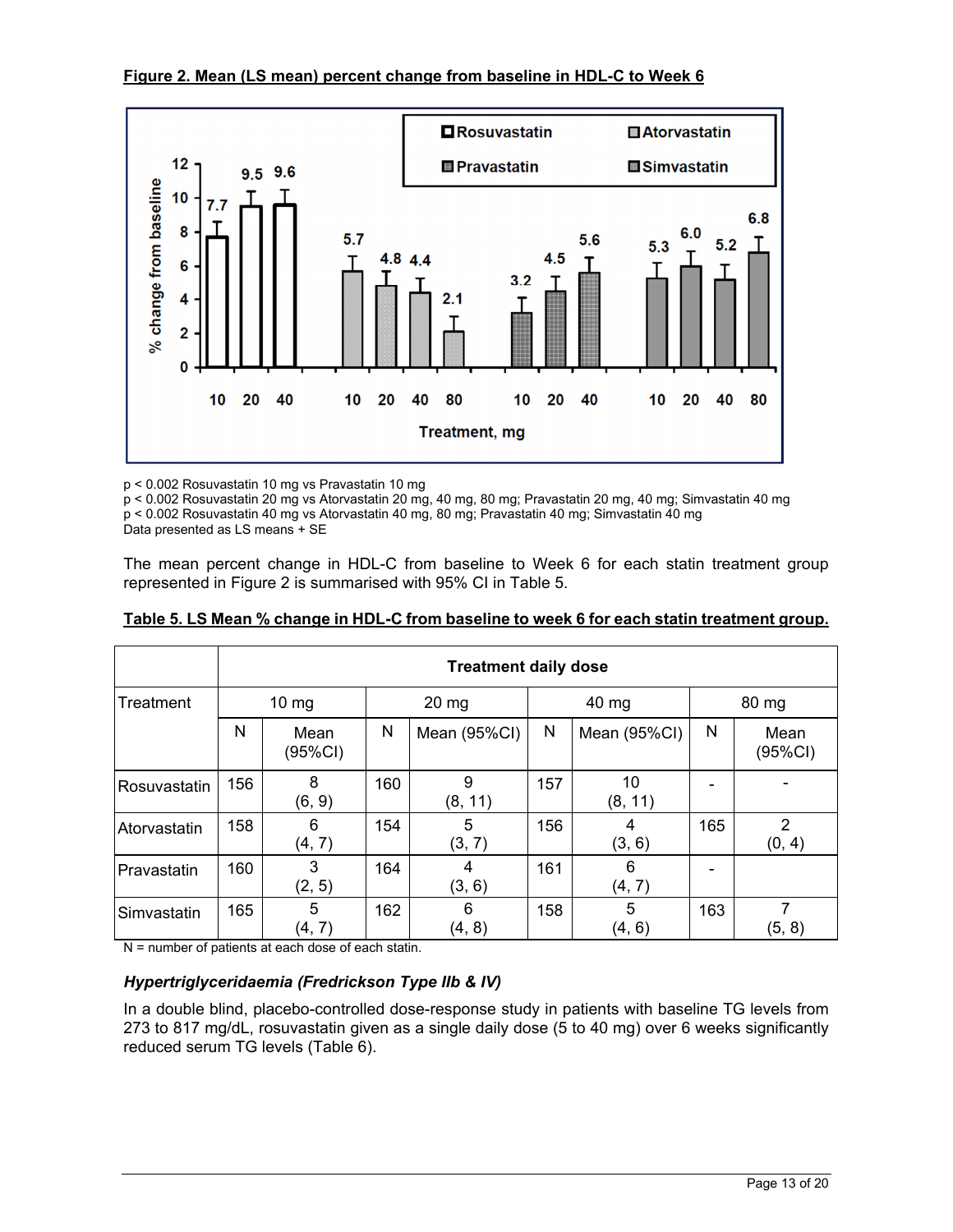**Table 6. Dose-response in patients with primary hypertriglyceridaemia over 6 weeks dosing median (min, max) percent change from baseline** 

| <b>Dose</b>          | <b>Placebo</b><br>$N=26$ | <b>Rosuvastatin</b><br>5 <sub>mg</sub><br>$N=25$ | 10 <sub>mg</sub><br>$N = 23$ | Rosuvastatin   Rosuvastatin  <br>$20$ mg<br>$N=27$ | <b>Rosuvastatin</b><br>40 mg<br>$N = 25$ |
|----------------------|--------------------------|--------------------------------------------------|------------------------------|----------------------------------------------------|------------------------------------------|
| <b>Triglycerides</b> | $1(-40, 72)$             | $-21$ ( $-58, 38$ )                              | $-37$ $(-65, 5)$             | $-37$ $(-72, 11)$                                  | $-43(-80, -7)$                           |
| NonHDL-C             | $2(-13, 19)$             | $-29(-43,-8)$                                    | $-49$ ( $-59$ , $-20$ )      | $-43(-74, -12)$                                    | $-51$ $(-62, -6)$                        |
| VLDL-C               | $2(-36, 53)$             | $-25$ ( $-62, 49$ )                              | $-48$ $(-72, 14)$            | $-49$ $(-83, 20)$                                  | $-56$ $(-83, 10)$                        |
| Total-C              | $1(-13, 17)$             | $-24(-40,-4)$                                    | $-40$ ( $-51$ , $-14$ )      | $-34$ $(-61, -11)$                                 | $-40$ $(-51, -4)$                        |
| LDL-C                | $5(-30, 52)$             | $-28(-71, 2)$                                    | $-45$ ( $-59, 7$ )           | $-31$ ( $-66, 34$ )                                | $-43(-61,-3)$                            |
| HDL-C                | $-3$ $(-25, 18)$         | $3(-38, 33)$                                     | $8(-8, 24)$                  | $22(-5, 50)$                                       | 17 (-14, 63)                             |

# *High Risk Hypercholesterolaemic Patients*

In a 26 week double-blind forced titration study, 871 high risk hypercholesterolaemic patients with established CHD or multiple risk factors for CHD, were randomised to receive either rosuvastatin or atorvastatin. Patients in the rosuvastatin arm were titrated to 40 mg, while in the atorvastatin arm patients were titrated to 80 mg. The primary objective of the study was to compare rosuvastatin 40 mg with atorvastatin 80 mg in high risk patients, by measuring the percentage change in LDL-C from baseline to Week 8. Table 7 summarises the results for the mean percentage change from baseline at 8 weeks in lipid and lipoprotein variables.

| Variable  | Mean %<br>change <sup>#</sup> RSV<br>40 mg n=432 | Mean %<br>change <sup>#</sup> ATV<br>80 mg n=439 | Difference in<br>$LS$ mean%<br>changes | 95% CI <sup>§</sup> | p value <sup>¥</sup> |
|-----------|--------------------------------------------------|--------------------------------------------------|----------------------------------------|---------------------|----------------------|
| LDL-C     | $-55.89$                                         | $-52.18$                                         | $-3.71$                                | $-5.61$ to $-1.82$  | < 0.001              |
| HDL-C     | 9.58                                             | 4.35                                             | 5.23                                   | 3.04 to 7.43        | < 0.001              |
| TC        | $-40.40$                                         | $-39.27$                                         | $-1.13$                                | $-2.63$ to 0.36     | 0.138 <sup>b</sup>   |
| non-HDL-C | $-50.75$                                         | $-48.27$                                         | $-2.48$                                | $-4.25$ to $-0.72$  | 0.006                |
| Apo B     | $-44.64$                                         | $-42.29$                                         | $-2.35$                                | $-4.17$ to $-0.52$  | 0.012                |
| Apo-Al    | 4.20                                             | $-0.47$                                          | 4.67                                   | 2.71 to 6.63        | < 0.001              |
| ТG        | $-22.21$                                         | $-27.02$                                         | 4.81                                   | 1.10 to 8.53        | 0.011a               |

**Table 7: Summary of the mean percentage changes in lipid and lipoprotein variables in high risk hypercholesterolaemic patients after 8 weeks treatment with either rosuvastatin 40 mg or atorvastatin 80 mg.** 

‡ Mean % change from baseline

 $\frac{6}{9}$  95% confidence interval for the difference between the least squares means

 $*$  p< 0.05 was statistically significant

a statistically significant in favour of atorvastatin

 $<sup>b</sup>$  ns = not significant</sup>

RSV = Rosuvastatin; ATV = atorvastatin; LS = least squares

## *Atherosclerosis*

In a multi-centre, double-blind, placebo-controlled clinical study, 984 patients between 45 and 70 years of age and at low risk for coronary heart disease (defined as Framingham risk <10% over 10 years), with a mean LDL-C of 4.0 mmol/l (154.5 mg/dL), but with subclinical atherosclerosis (detected by Carotid Intima Media Thickness, which was measured using B-mode ultrasonography)) were randomised to 40 mg rosuvastatin once daily or placebo for 2 years, using a 5:2 randomised split (rosuvastatin:placebo).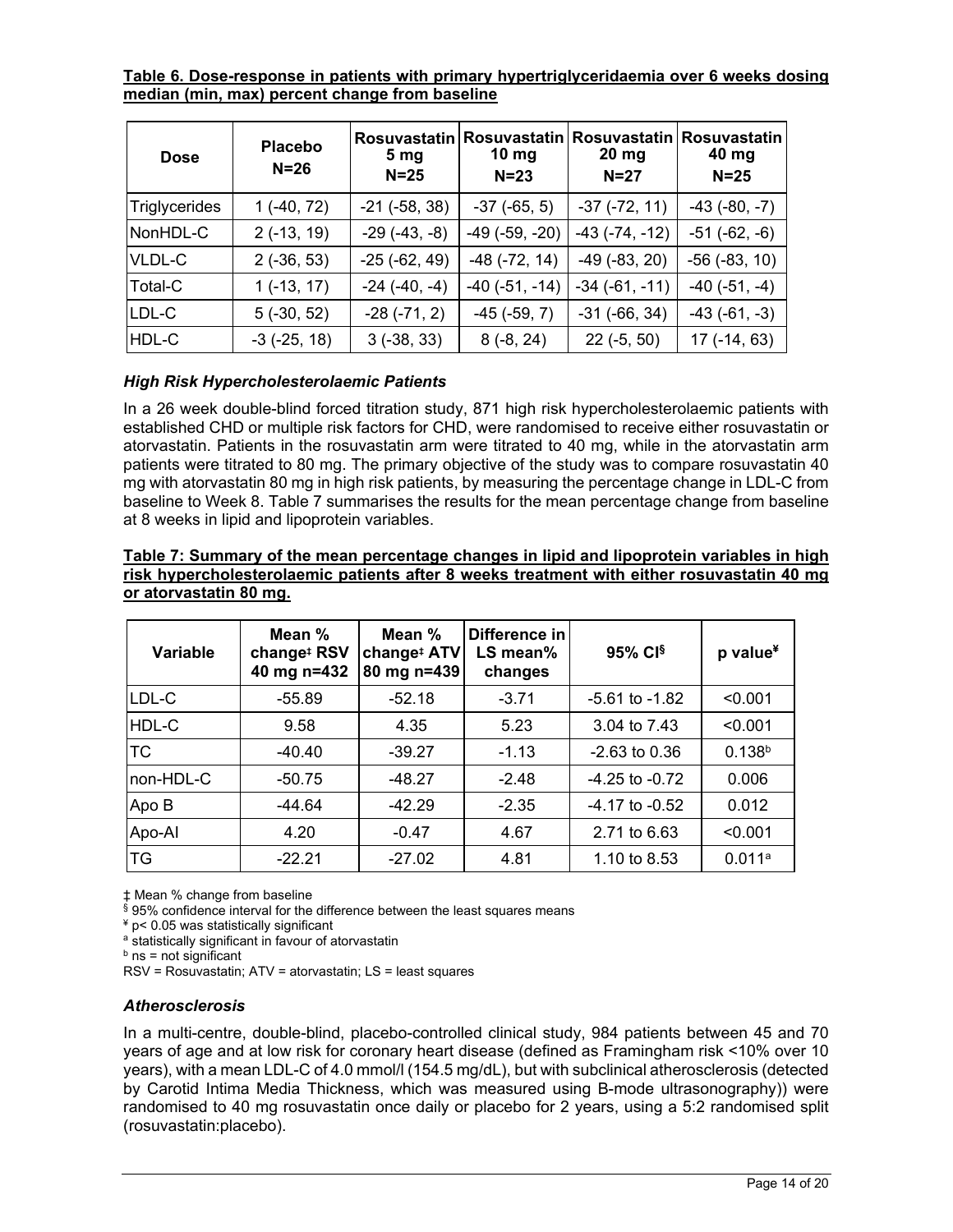Rosuvastatin significantly slowed the rate of progression of the maximum CIMT for the 12 carotid artery sites compared to placebo by -0.0145 mm/year [95% confidence interval -0.0196, -0.0093; p<0.0001]. The change from baseline was -0.0014 mm/year (-0.12%/year (non-significant)) for rosuvastatin compared to a progression of +0.0131 mm/year (1.12%/year (p<0.0001)) for placebo.

There was an absence of disease progression in 52.1% of patients in the rosuvastatin group compared to 37.7% of patients in the placebo group (p+0.0002). A multi-level fixed effects regression model was used for the statistical analysis and the cited results were calculated using the ITT population.

No direct correlation between CIMT decrease and reduction of the risk of cardiovascular events has yet been demonstrated. The population studied in this clinical trial is low risk for coronary heart disease and does not represent the target population of rosuvastatin 40 mg. The 40 mg dose should only be prescribed in patients with severe hypercholesterolaemia at high cardiovascular risk (see section 4.2).

## *Prevention of major cardiovascular events*

In another study, the effect of rosuvastatin on the occurrence of major atherosclerotic cardiovascular (CV) disease events was assessed in 17,802 men (≥ 50 years) and women (≥ 60 years) who had no established cardiovascular disease, LDL-C levels <130 mg/dL (3.3 mmol/l) and hs-CRP levels ≥ 2 mg/L. The study population had an estimated baseline coronary heart disease risk of 11.3% over 10 years based on the Framingham risk criteria and included a high percentage of patients with additional risk factors such as hypertension (58%), low HDL-C levels (23%), cigarette smoking (16%) or a family history of premature CHD (12%). Study participants were randomly assigned to placebo (n=8901) or rosuvastatin 20 mg once daily (n=8901) and were followed for a mean duration of 2 years.

The primary endpoint was a composite endpoint consisting of the time-to-first occurrence of any of the following CV events: CV death, non-fatal myocardial infarction, non-fatal stroke, unstable angina or an arterial revascularization procedure.

Rosuvastatin significantly reduced the risk of CV events (252 events in the placebo group vs. 142 events in the rosuvastatin group) with a statistically significant (p<0.001) relative risk reduction of 44% (see Figure 3). The benefit was apparent within the first 6 months of treatment. The risk reduction was consistent across multiple predefined population subsets based on assessments of age, sex, race, smoking status, family history of premature CHD, body mass index, LDL-C, HDL-C or hsCRP levels at the time of entry into the study. There was a statistically significant 48% reduction in the combined endpoint of CV death, stroke and myocardial infarction (HR: 0.52, 95% CI: 0.40- 0.68, p<0.001), a 54% reduction in fatal or nonfatal myocardial infarction (HR: 0.46, 95% CI: 0.30- 0.70) and a 48% reduction in fatal or nonfatal stroke. Total mortality was reduced 20% in the rosuvastatin group (HR: 0.80, 95% CI: 0.67- 0.97, p=0.02).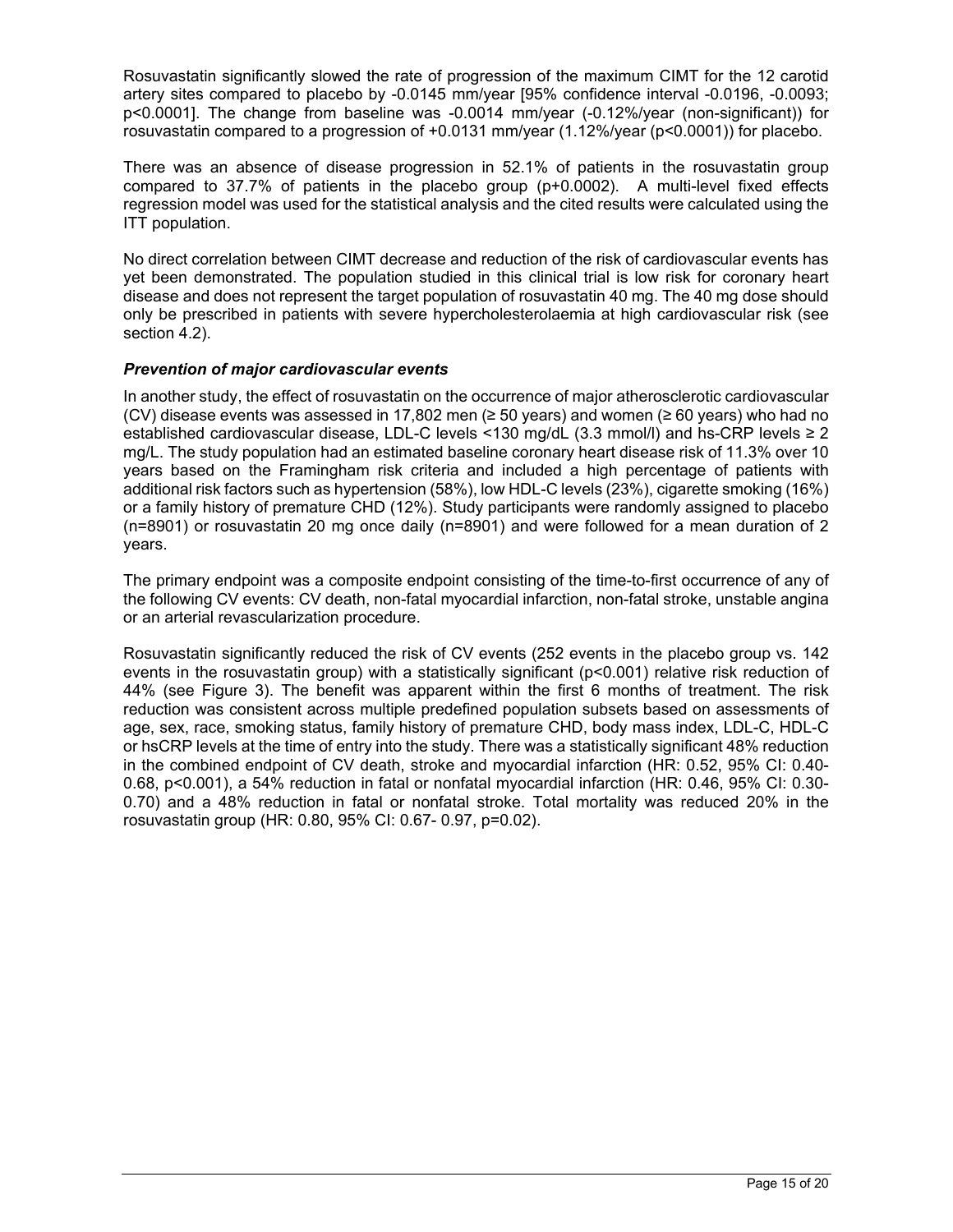

The safety profile for subjects taking rosuvastatin 20 mg was generally similar to that of subjects taking placebo. There were 1.6% of rosuvastatin and 1.8% of placebo subjects who withdrew from the trial due to an adverse event, irrespective of treatment causality. The most common adverse reactions that led to treatment discontinuation were: myalgia (0.3% rosuvastatin, 0.2% placebo), abdominal pain (0.03% rosuvastatin, 0.02% placebo) and rash (0.03% rosuvastatin, 0.03% placebo). Adverse reactions reported in ≥ 2% of patients and at a rate greater than or equal to placebo were myalgia (7.6% rosuvastatin, 6.6% placebo), constipation (3.3% rosuvastatin, 3.0% placebo) and nausea (2.4% rosuvastatin, placebo, 2.3%).

In this study there was a statistically significant increase in the frequency of diabetes mellitus reported by investigators; 2.8% of patients in the rosuvastatin group and 2.3% of patients in the placebo group (HR: 1.27, 95% CI: 1.05-1.53, p=0.015).

In this study the difference between treatment groups (rosuvastatin versus placebo) in mean HbA1c change from baseline was approximately 0.1%. A post analysis of this study suggested that the risk of developing diabetes on rosuvastatin therapy is limited to patients already at high risk of developing diabetes. The cardiovascular and mortality benefits of rosuvastatin therapy exceeded the diabetes hazard in the trial population as a whole as well as in participants at increased risk of developing diabetes (see section 4.4 and 4.8).

## *Children and adolescents with hypercholesterolaemia*

In a double-blind, randomised, multi-centre, placebo-controlled, 12-week study (n = 176, 97 male and 79 female) followed by a 40-week (n = 173, 96 male and 77 female), open label, rosuvastatin dose titration phase, patients 10 - 17 years of age (Tanner stage II-V, females at least 1 year postmenarche) with heterozygous familial hypercholesterolaemia received rosuvastatin 5, 10 or 20 mg or placebo daily for 12 weeks and then all received rosuvastatin daily for 40 weeks. At study entry, approximately 30% of the patients were 10 - 13 years and approximately 17%, 18%, 40% and 25% were Tanner stage II, III, IV and V respectively.

Rosuvastatin reduced LDL-C (primary end point), total cholesterol and ApoB levels. Results are shown in Table 8 below.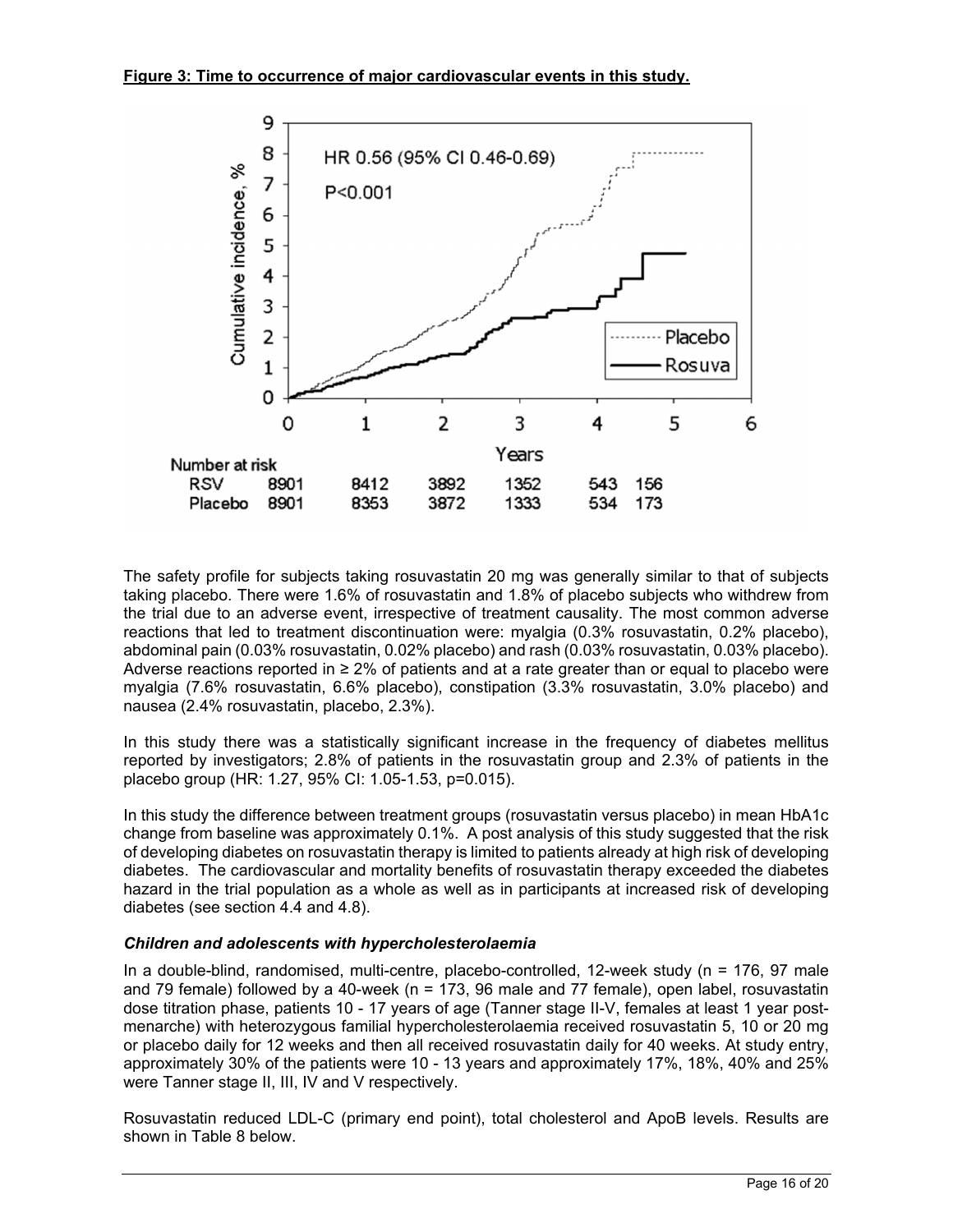**Table 8 Lipid-modifying effects of rosuvastatin in children and adolescents with heterozygous familial hypercholesterolaemia (least-squares mean percent change from baseline to week 12)** 

| <b>Dose</b><br>(mg) | N  | LDL-C   | HDL-C | <b>Total-C</b> | ΤG      | Non-<br>HDL-C | <b>ApoB</b> | ApoA-1 |
|---------------------|----|---------|-------|----------------|---------|---------------|-------------|--------|
| Placebo             | 46 | $-0.7$  | 6.9   | $-0.0$         | 5.1     | $-0.9$        | $-1.7$      | 2.8    |
| 5                   | 42 | $-38.3$ | 4.2   | $-29.9$        | 0.3     | $-36.1$       | $-31.7$     | 1.8    |
| 10                  | 44 | $-44.6$ | 11.2  | $-34.2$        | $-13.6$ | $-43.0$       | $-38.1$     | 5.4    |
| 20                  | 44 | $-50.0$ | 8.9   | $-38.7$        | $-8.1$  | $-47.5$       | $-40.7$     | 4.0    |

At the end of the 40 week, open label, titration to goal, dosing up to a maximum of 20 mg once daily, 70 of 173 patients (40.5%) had achieved the LDL-C goal of less than 110 mg/dL (2.8 mmol/L).

After 52 weeks of the study treatment, no effect on growth or sexual maturation was detected (see section 4.4).

Rosuvastatin was also studied in a 2 year open label, titration-to-goal study in 198 children with heterozygous familial hypercholesterolaemia aged 6 to 17 years (88 male and 110 female, Tanner stage <II-V). The starting dose for all patients was 5 mg rosuvastatin once daily. Patients aged 6 to 9 years (n=64) could titrate to a maximum dose of 10 mg once daily and patients aged 10 to 17 (n=134) to a maximum dose of 20 mg once daily.

After treatment, 74 of 197 patients (37.6%) in this study achieved the LDL-C goal of less than 110 mg/dL (2.8mmol/L). All age groups showed statistically significant reductions in LDL-C from baseline values.

Rosuvastatin 5 mg, 10 mg and 20 mg also achieved statistically significant mean changes from baseline for the secondary lipid and lipoprotein variables: HDL-C, TC, non-HDL-C, LDL-C/HDL-C, TC/HDL-C, TG/HDL-C, non-HDL C/HDL-C, ApoB, ApoB/ApoA-1. These changes were each in the direction of improved lipid responses and were sustained over 2 years.

No effect on growth or sexual maturation was detected after 24 months of treatment.

# *5.2 Pharmacokinetic properties*

## **Absorption**

Rosuvastatin is administered orally in the active form with peak plasma levels occurring 5 hours after dosing. Absorption increases linearly over the dose range. The half life is 19 hours and does not increase with increasing dose. Absolute bioavailability is 20%. There is minimal accumulation on repeated once daily dosing.

## **Distribution**

Rosuvastatin is approximately 90% bound to plasma proteins, mostly albumin. The parent compound accounts for greater than 90% of the circulating active HMG CoA reductase inhibitor activity.

## **Biotransformation**

Rosuvastatin undergoes first pass extraction in the liver which is the primary site of cholesterol synthesis and LDL-C clearance.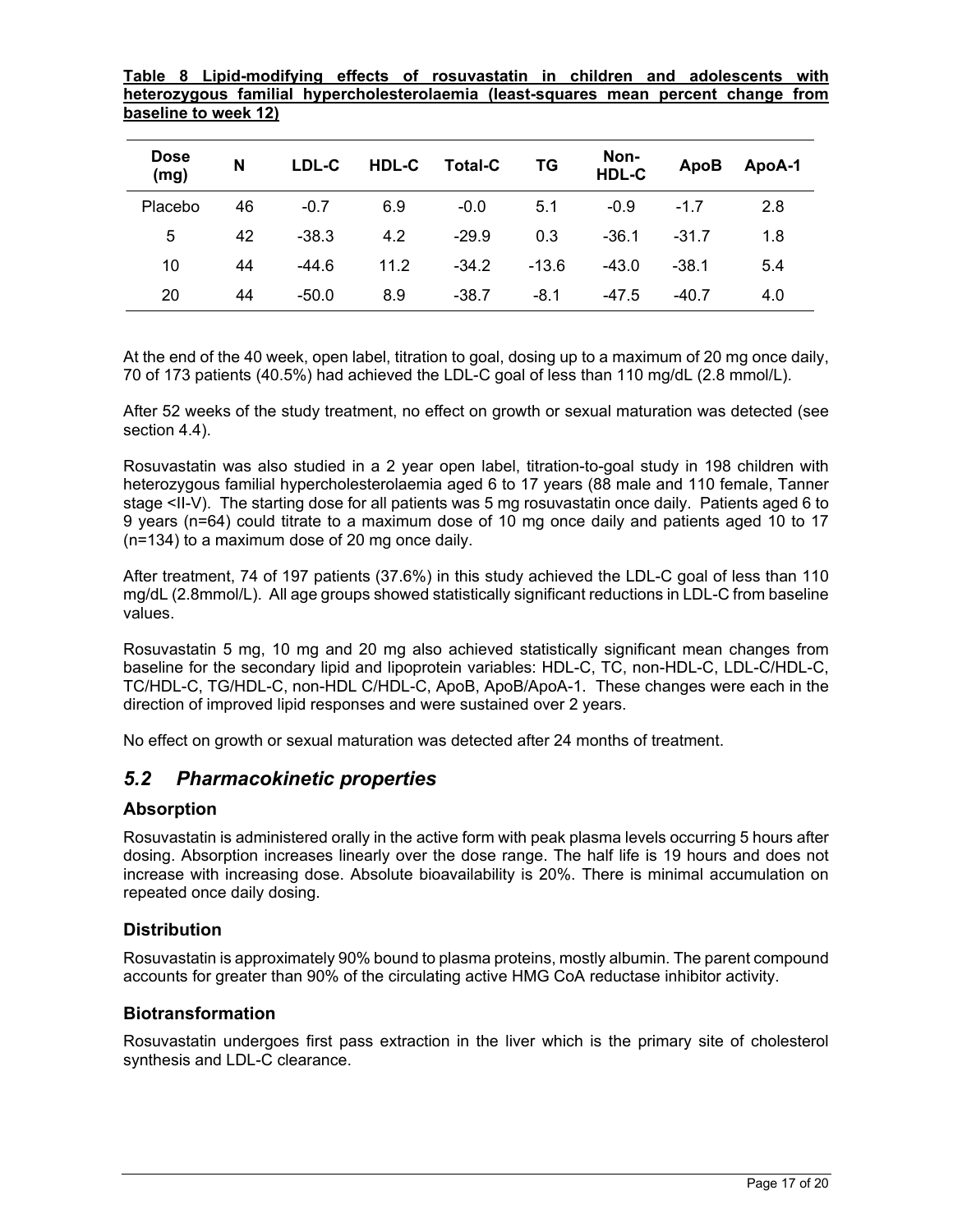# **Elimination**

Rosuvastatin undergoes limited metabolism (approximately 10%), mainly to the N-desmethyl form, and 90% is eliminated as unchanged drug in the faeces with the remainder being excreted in the urine.

## *Special populations:*

#### **Age and sex:**

There was no clinically relevant effect of age or sex on the pharmacokinetics of rosuvastatin in adults. The pharmacokinetics of rosuvastatin in children and adolescents with heterozygous familial hypercholesterolaemia was similar to that of adult volunteers.

#### **Race:**

Pharmacokinetic studies show an approximate 2-fold elevation in median AUC and  $C_{\text{max}}$  in Asian subjects (having either Filipino, Chinese, Japanese, Korean, Vietnamese or Asian-Indian origin) compared with Caucasians. A population pharmacokinetic analysis revealed no clinically relevant differences in pharmacokinetics among Caucasian, Hispanic and Black or Afro-Caribbean groups.

#### **Renal insufficiency:**

In a study in subjects with varying degrees of renal impairment, mild to moderate renal disease had little influence on plasma concentrations of rosuvastatin. However, subjects with severe impairment (CrCl <30 mL/min) had a 3-fold increase in plasma concentration compared to healthy volunteers.

#### **Hepatic insufficiency:**

In a study in subjects with varying degrees of hepatic impairment there was no evidence of increased exposure to rosuvastatin other than in the 2 subjects with the most severe liver disease (Child-Pugh scores of 8 and 9). In these subjects systemic exposure was increased by at least 2-fold compared to subjects with lower Child-Pugh scores.

#### **Genetic polymorphisms**

Disposition of HMG-CoA reductase inhibitors, including rosuvastatin, involves OATP1B1 and BCRP transporter proteins. In patients with SLCO1B1 (OATP1B1) and/or ABCG2 (BCRP) genetic polymorphisms there is a risk of increased rosuvastatin exposure. Individual polymorphisms of SLCO1B1 c.521CC and ABCG2 c.421AA are associated with an approximate 1.6-fold higher rosuvastatin exposure (AUC) or 2.4-fold higher exposure, respectively, compared to the SLCO1B1 c.521TT or ABCG2 c.421CC genotypes.

# *5.3 Preclinical safety data*

Preclinical data reveal no special hazards for humans based on conventional studies of safety pharmacology, repeat-dose toxicity, genotoxicity, carcinogenic potential, and reproductive toxicity.

# **6. Pharmaceutical Particulars**

# *6.1 List of excipients*

ROSUVASTATIN VIATRIS film coated tablet also contains:

Tablet core:

- Microcrystalline cellulose
- Lactose
- Silica-colloidal anhydrous
- Crospovidone
- Magnesium oxide-light
- Magnesium stearate
- Iron oxide red CI77491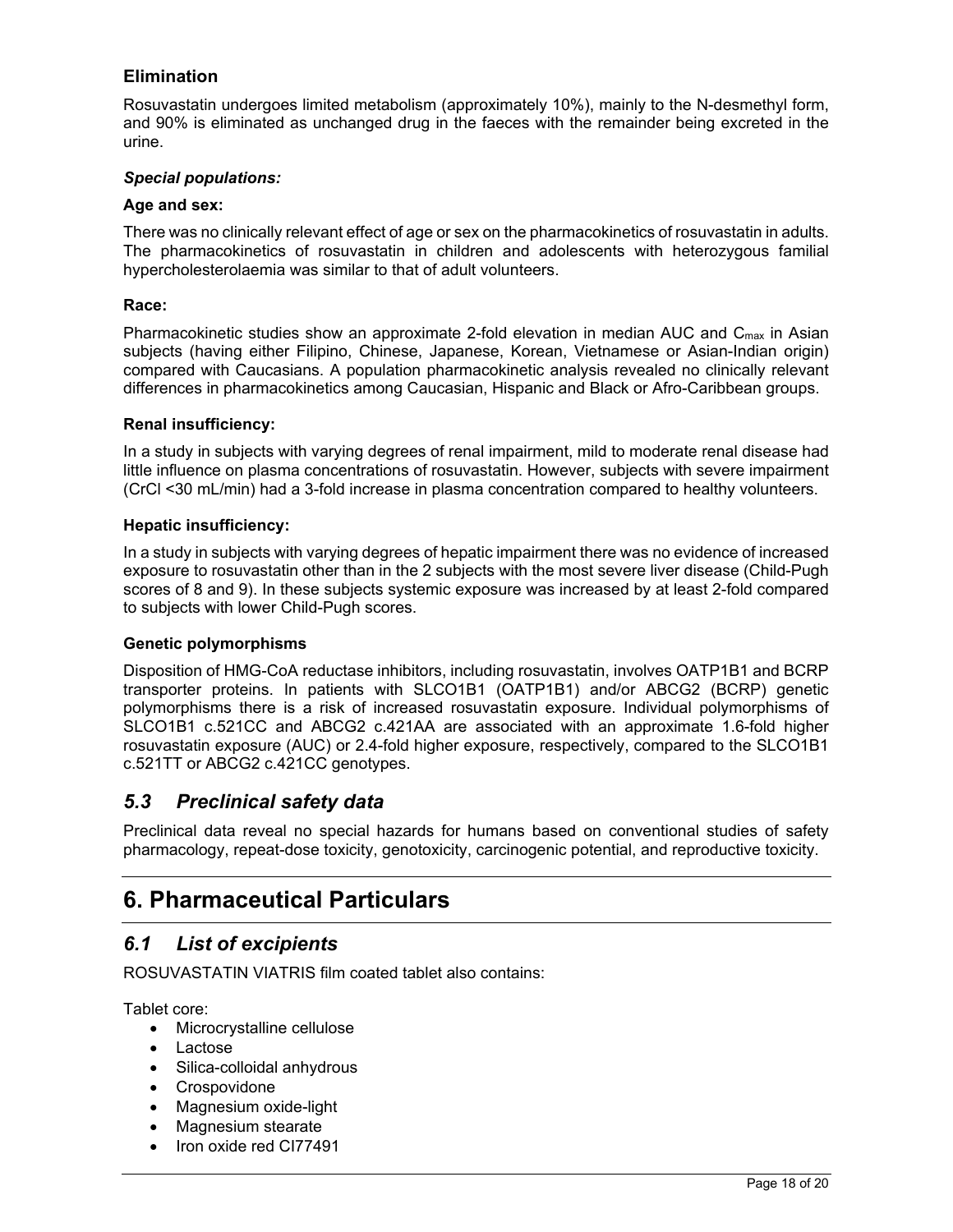Film coating:

- Lactose
- Hypromellose
- Titanium dioxide
- **Triacetin**
- Iron oxide yellow
- $\bullet$  Iron oxide red (10 mg, 20 mg and 40 mg tablet only)
- Ferrosoferric oxide (10 mg, 20 mg and 40 mg tablet only)

# *6.2 Incompatibilities*

Not applicable.

# *6.3 Shelf life*

2 years

# *6.4 Special precautions for storage*

Store at or below 25°C.

# *6.5 Nature and contents of container*

# **ROSUVASTATIN VIATRIS 5 mg:**

HDPE bottle with PP cap. Pack size of 30 or 500 film coated tablets.

PVC/Polyamide/Al or PVC/Aclar/Al or laminated layer (polyamide/aluminium/LDPE desiccant-HDPE)/Aluminium foil blister. Pack size of 30 film coated tablets.

## **ROSUVASTATIN VIATRIS 10 mg:**

HDPE bottle with PP cap. Pack size of 30 or 500 film coated tablets.

PVC/Polyamide/Al or PVC/Aclar/Al or laminated layer (polyamide/aluminium/LDPE desiccant-HDPE)/Aluminium foil blister. Pack size of 30 film coated tablets.

## **ROSUVASTATIN VIATRIS 20 mg:**

HDPE bottle with PP cap. Pack size of 30 or 500 tablets.

PVC/Polyamide/Al or PVC/Aclar/Al or laminated layer (polyamide/aluminium/LDPE desiccant-HDPE)/Aluminium foil blister. Pack size of 30 film coated tablets.

## **ROSUVASTATIN VIATRIS 40 mg:**

HDPE bottle with PP cap. Pack size of 30 or 500 film coated tablets.

PVC/Polyamide/Al or PVC/Aclar/Al or laminated layer (polyamide/aluminium/LDPE desiccant-HDPE)/Aluminium foil blister. Pack size of 30 film coated tablets.

Not all pack types and pack sizes may be marketed.

# *6.6 Special precautions for disposal*

Not applicable.